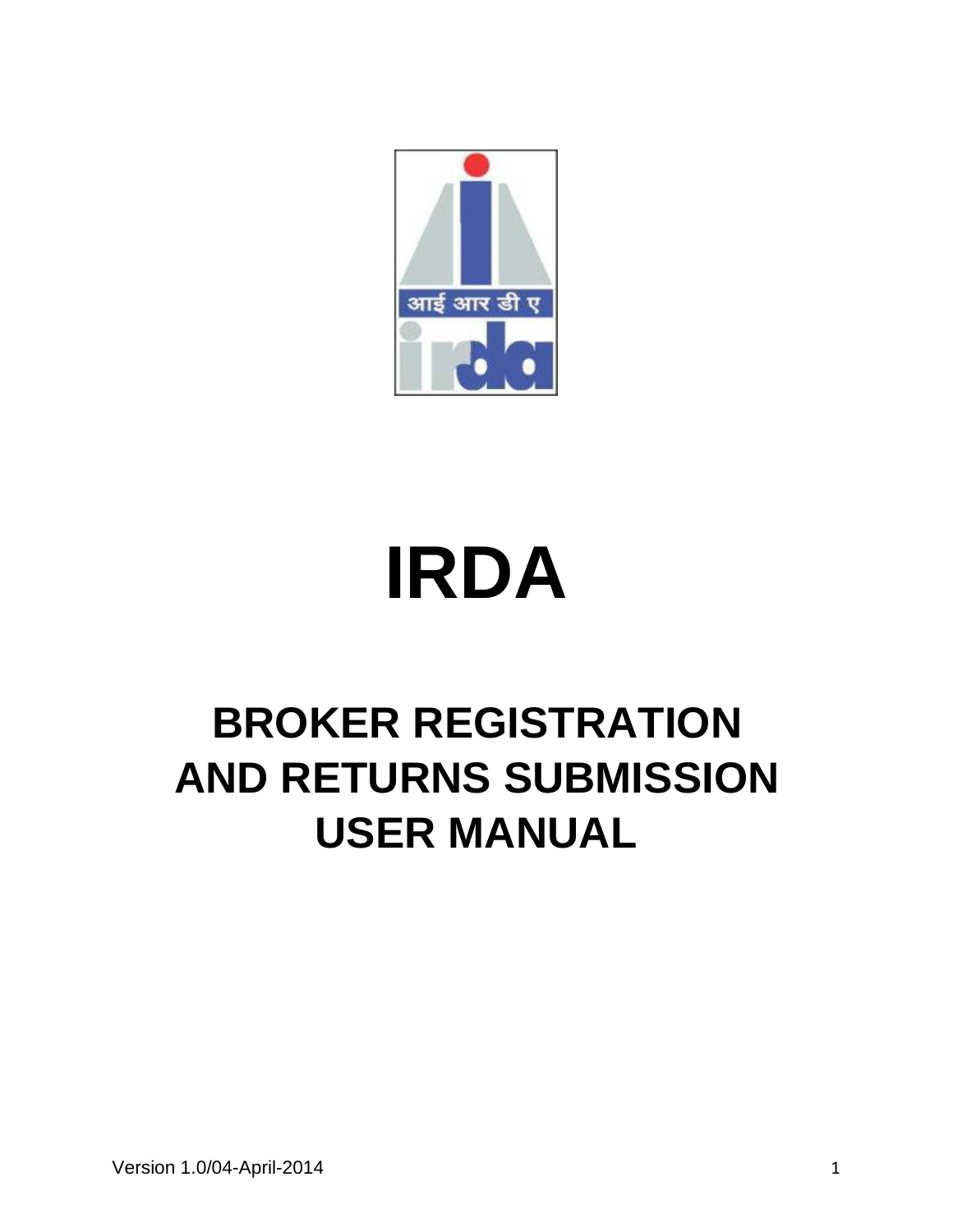### **Version History**

| <b>Version Date of</b><br>No. | Release            | $ $ (L&T side) | $ $ (L&T side) | <b>Prepared by Reviewed by Approved by</b><br>$ $ (L&T side) | <b>Approved by (IRDA -</b><br><b>User department)</b> |
|-------------------------------|--------------------|----------------|----------------|--------------------------------------------------------------|-------------------------------------------------------|
| 1.0                           | 04-04-2014 Gargi T |                | Javanti U      | Babu Desikan                                                 | Rambabu                                               |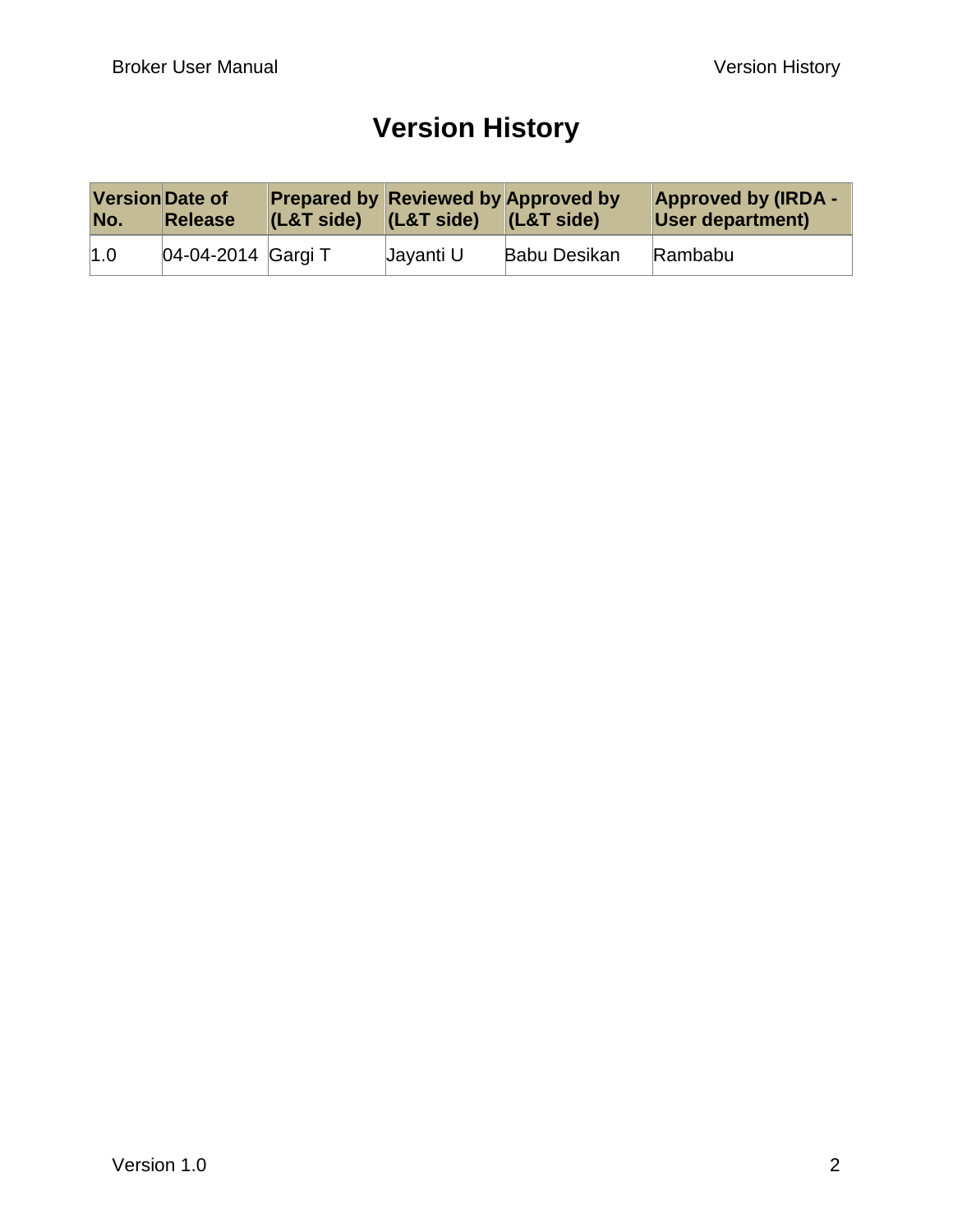### **Table of Contents**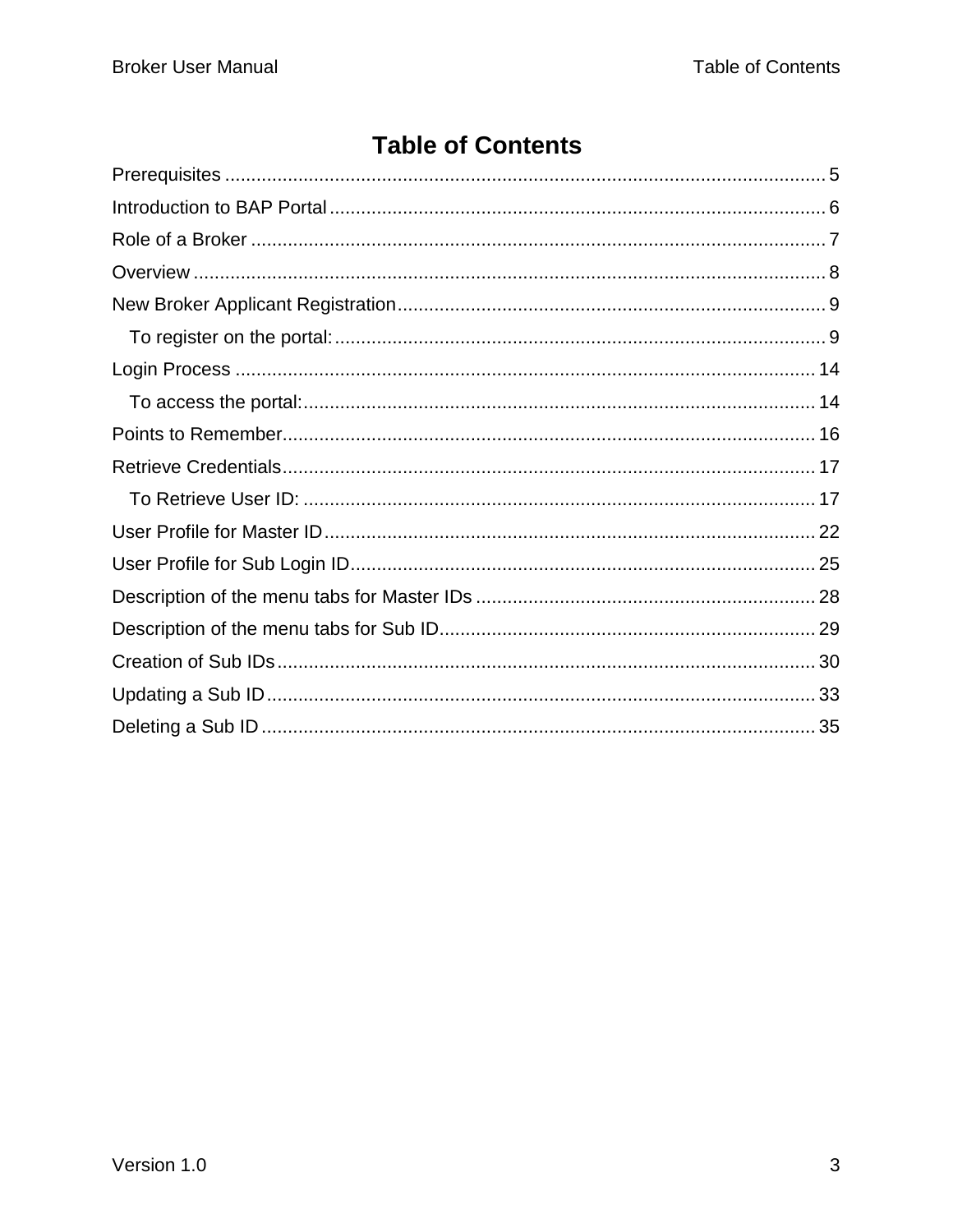### **List of Figures**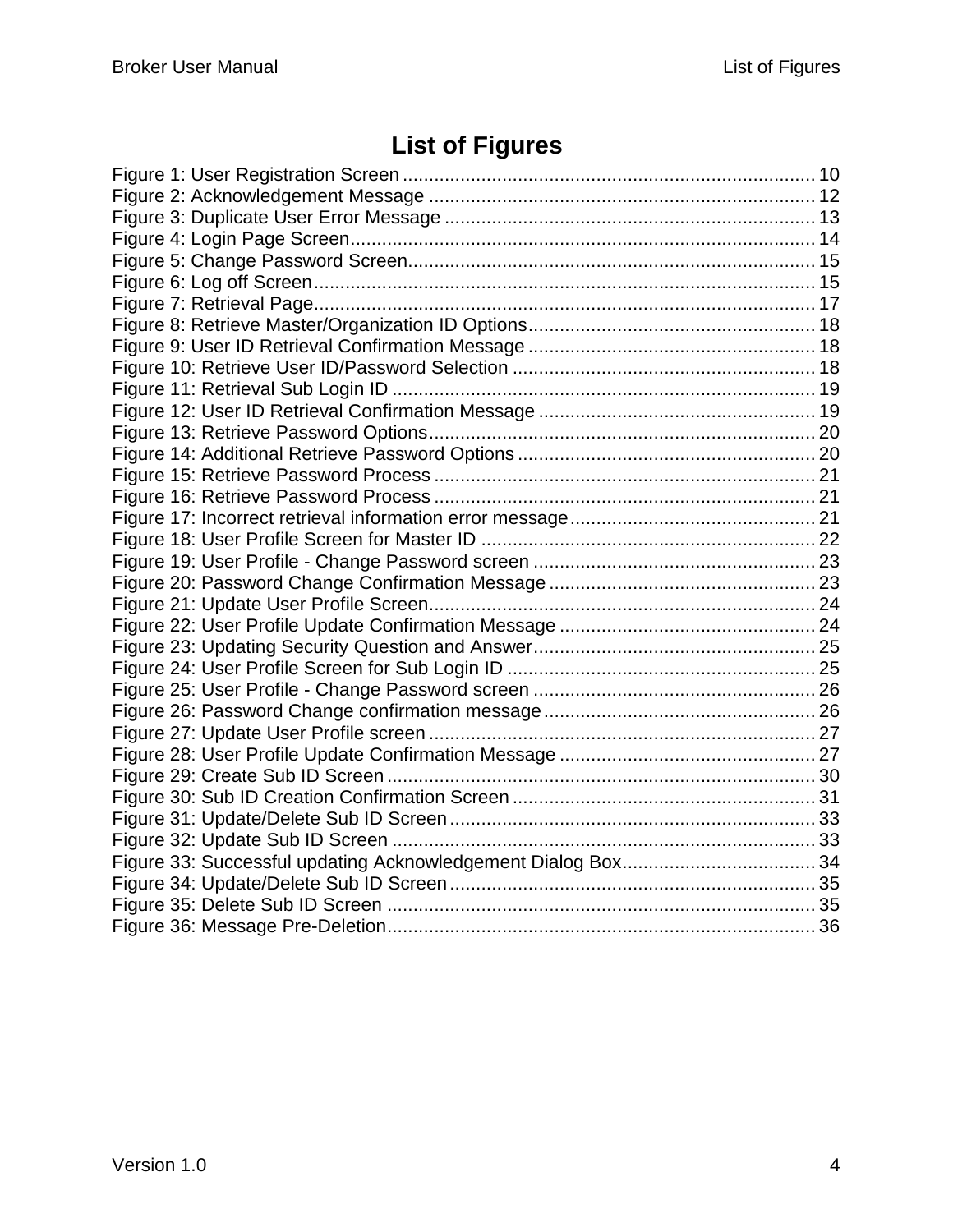# <span id="page-4-0"></span>**Prerequisites**

In order to access the BAP Portal and to perform activities, the below mentioned hardware and software infrastructure is required.

| <b>Field</b>                       | <b>Description</b>                                                                         |  |  |  |  |
|------------------------------------|--------------------------------------------------------------------------------------------|--|--|--|--|
|                                    | <b>Hardware - Personal Computer / Laptop</b>                                               |  |  |  |  |
| <b>Processor</b>                   | Intel processors Pentium $4/13/15/17$ @ 1GHz or above                                      |  |  |  |  |
| <b>RAM</b>                         | 1 GB RAM or above (minimum 1GB recommended)                                                |  |  |  |  |
| <b>Hard Disk</b>                   | 80 GB or above HDD                                                                         |  |  |  |  |
| <b>Ethernet Card</b>               | 10 / 100 Mbps                                                                              |  |  |  |  |
| <b>Printer</b>                     | Laser Jet                                                                                  |  |  |  |  |
| <b>Software</b>                    |                                                                                            |  |  |  |  |
| Operating<br><b>System</b>         | Windows XP (with Service Pack2), Windows Vista,<br>Windows 7, Mac OS v 10.5                |  |  |  |  |
| <b>Office Utility</b>              | MS - Office 2003 or above                                                                  |  |  |  |  |
| <b>Browsers</b>                    | Internet Explorer 6.0 / 7.0 / 8.0, Apple Safari 5.0<br>(recommended Internet Explorer 8.0) |  |  |  |  |
| <b>Java Runtime</b>                | JRE version 1.6 and above                                                                  |  |  |  |  |
| Adobe Acrobat<br><b>Reader</b>     | 9.0 version                                                                                |  |  |  |  |
| <b>Digital</b><br><b>Signature</b> | Class 2 and Above                                                                          |  |  |  |  |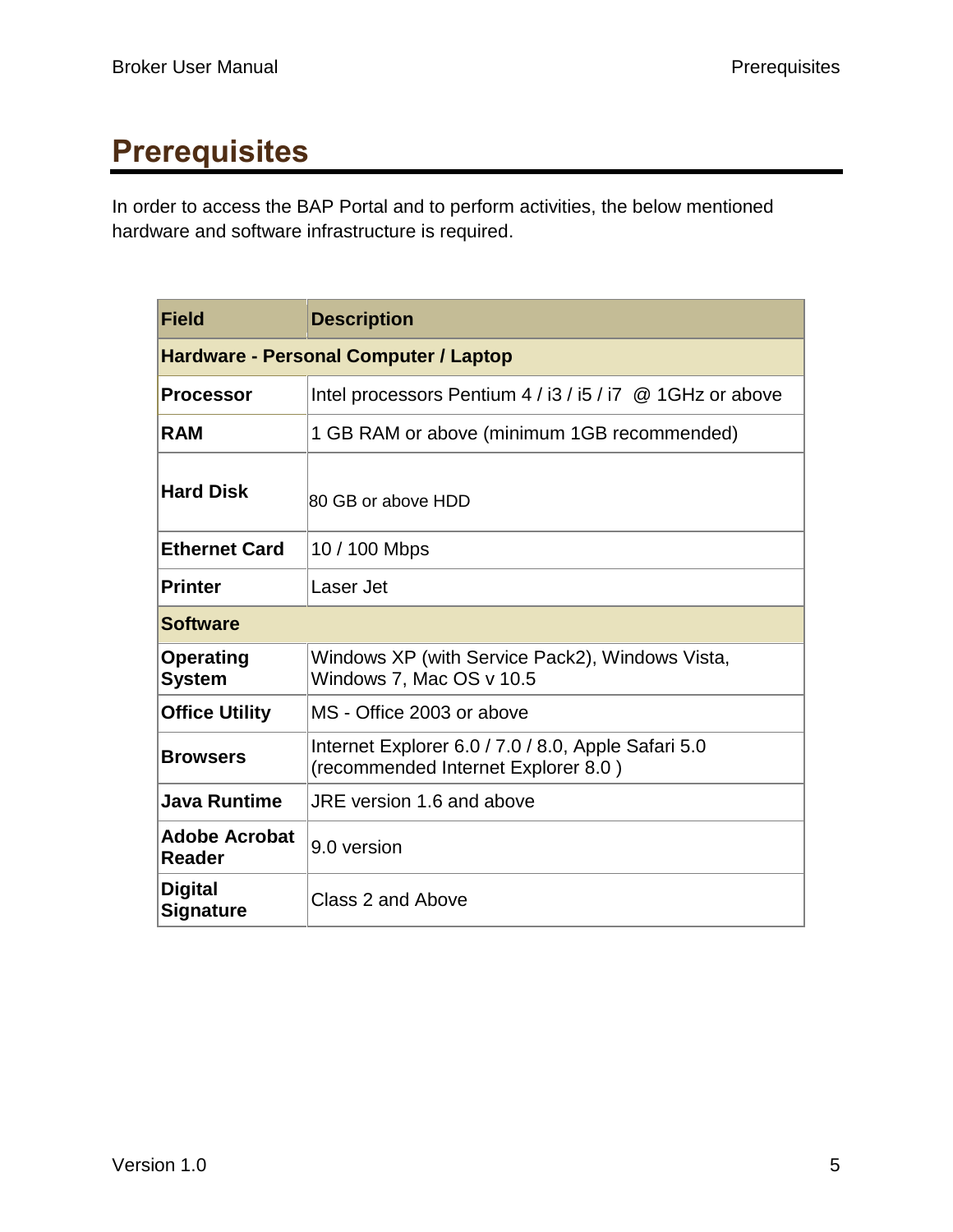# <span id="page-5-0"></span>**Introduction to BAP Portal**

IRDA has taken an initiative of automation for facilitation of various activities that need to be undertaken by Insurance companies, surveyors, brokers and Third Party Administrators (TPAs) for regulatory compliance. This program is called the "Business Analytics Project" or BAP as referred to henceforth.

In the current technology driven environment, this portal delivers ease of use and uniformity in routine activities like online filing of returns, submitting applications for enrollment, new license, renewals and other changes to existing licenses. This application also supports on-line clarification of queries, and provides notifications, reminders and alerts for adherence to timelines.

This initiative will ensure good communication between insurance players and IRDA. Standardized and timely collection of industry data will help IRDA in efficient supervision of insurance operations, monitoring and tracking for the development of the insurance industry in India.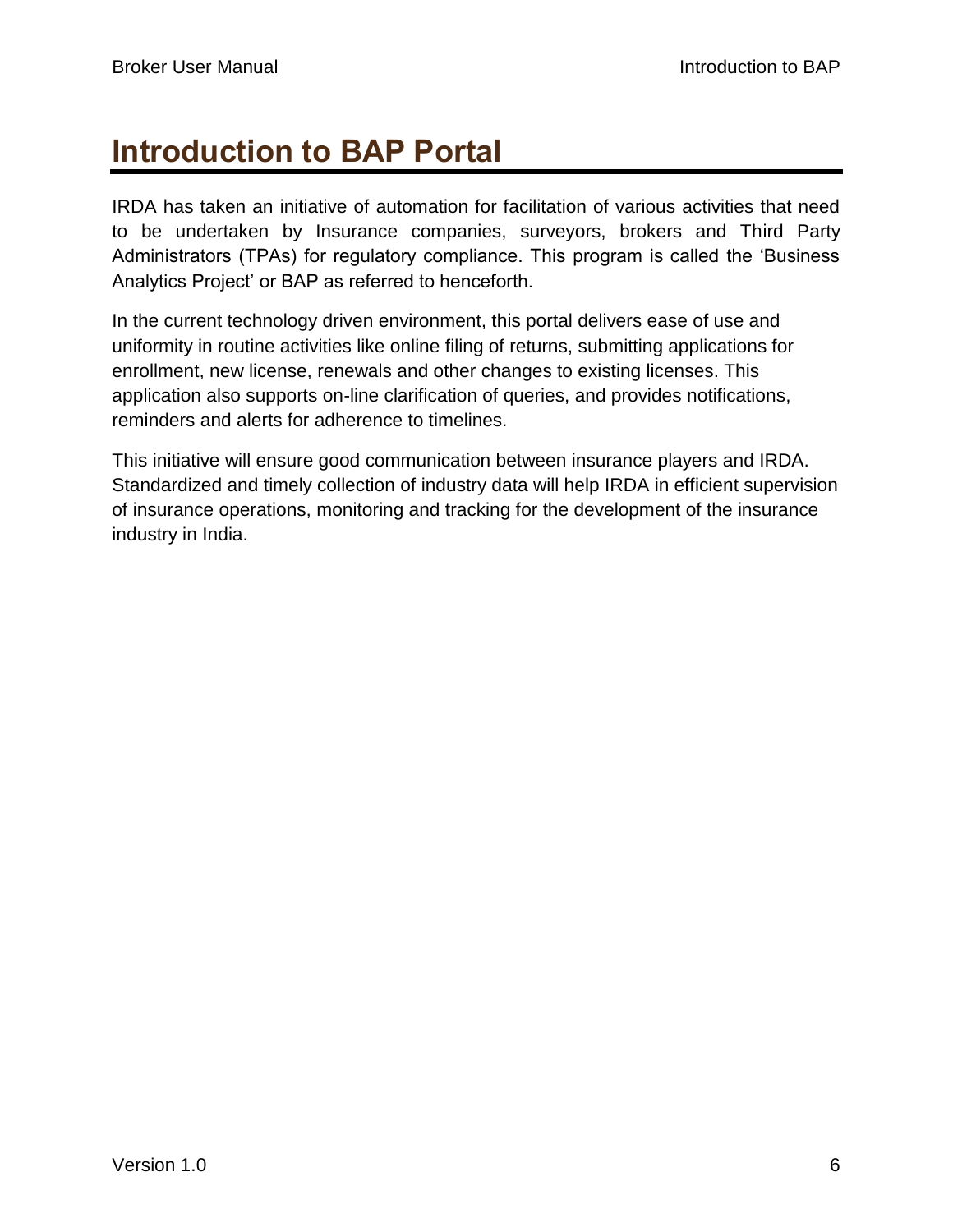# <span id="page-6-0"></span>**Role of a Broker**

Brokers are intermediaries between the prospective customers and insurers. In order to ensure that insurance and reinsurance business is transacted along proper lines, there are set out rules of conduct and licensing procedures to be followed. All brokers operating in the insurance market need to be duly licensed by IRDA and also need to submit periodic returns reporting details of the operations.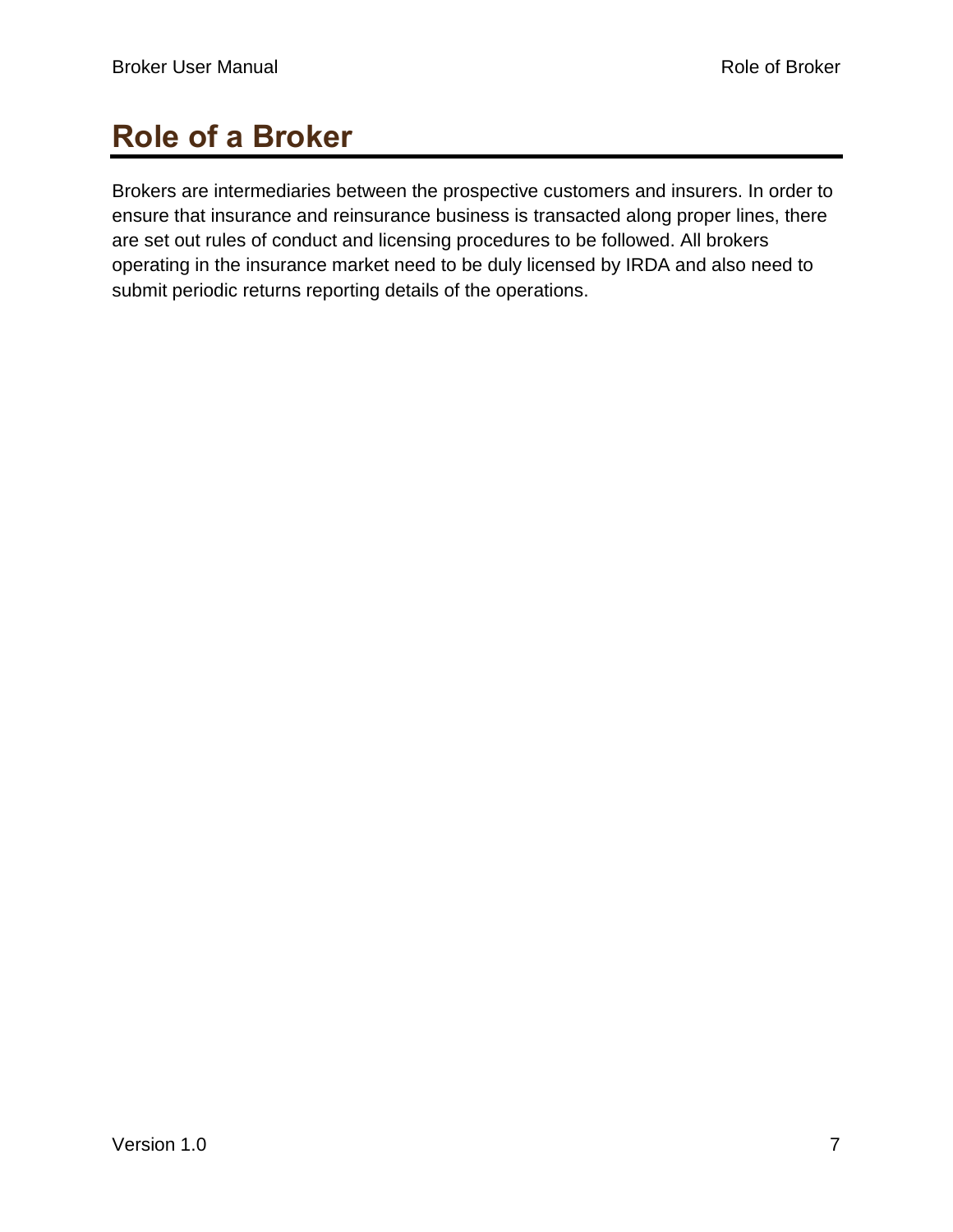# <span id="page-7-0"></span>**Overview**

The BAP portal provides easy, one time online registration for brokers. The Insurance Broker can then perform following activities:

- New Broker Applicant Registration
- Creation of sub IDs
- Update / Delete sub Id
- Retrieve user Id/Password

Existing broker have following functionalities available in the BAP Portal:

- Submission of Returns.
- Pay Annual fees.
- View License Details
- Pay Penalty.
- 

The employee of the broker firm can only fill the form; however the submission of the forms can be done by Authorized signatories only. Please refer to IRDA regulations for list of Authorized Signatories.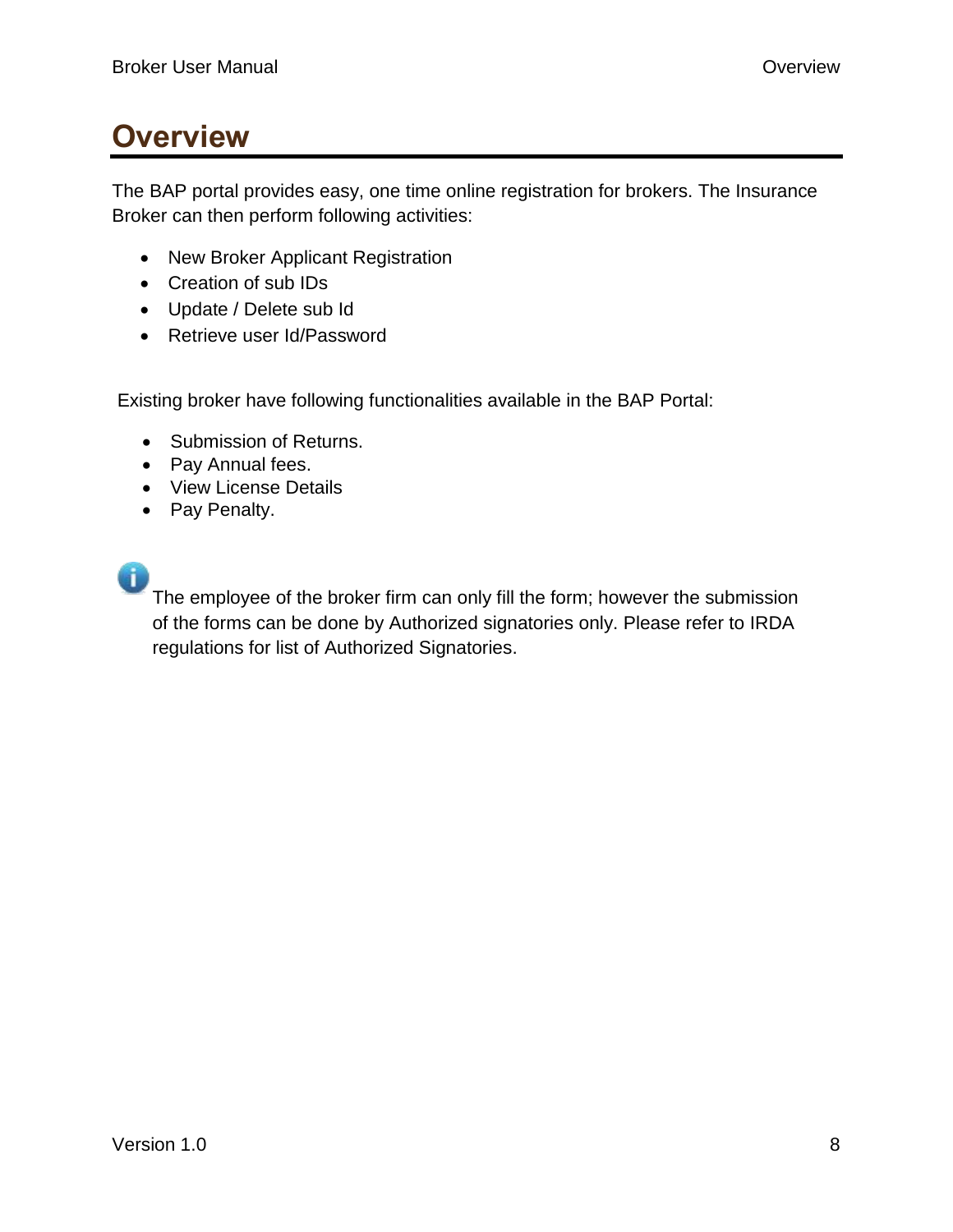# <span id="page-8-0"></span>**New Broker Applicant Registration**

For getting a **license** from IRDA to work as a **Broker**, applicant is required to fill an online "**New User registration'** form available on **IRDA BAP Portal**.

### <span id="page-8-1"></span>**To register on the portal:**



- 1. Open a browser and enter the following address: [www.irdabap.org.in.](http://hydlntiqep01v.irdaonline.org:50000/irj/portal/anonymous) The **IRDA BAP** portal home page is displayed.
- 2. Go to '**Brokers**' Tab.
- 3. Click **Register**. The **User Registration screen** is displayed.
- 4. From **User Type** drop down list, select **Corporate**.
- 5. From **User Role** drop down list, select **Broker**. The **Corporate Registration screen** is displayed. All mandatory fields on the form are marked with an asterisk.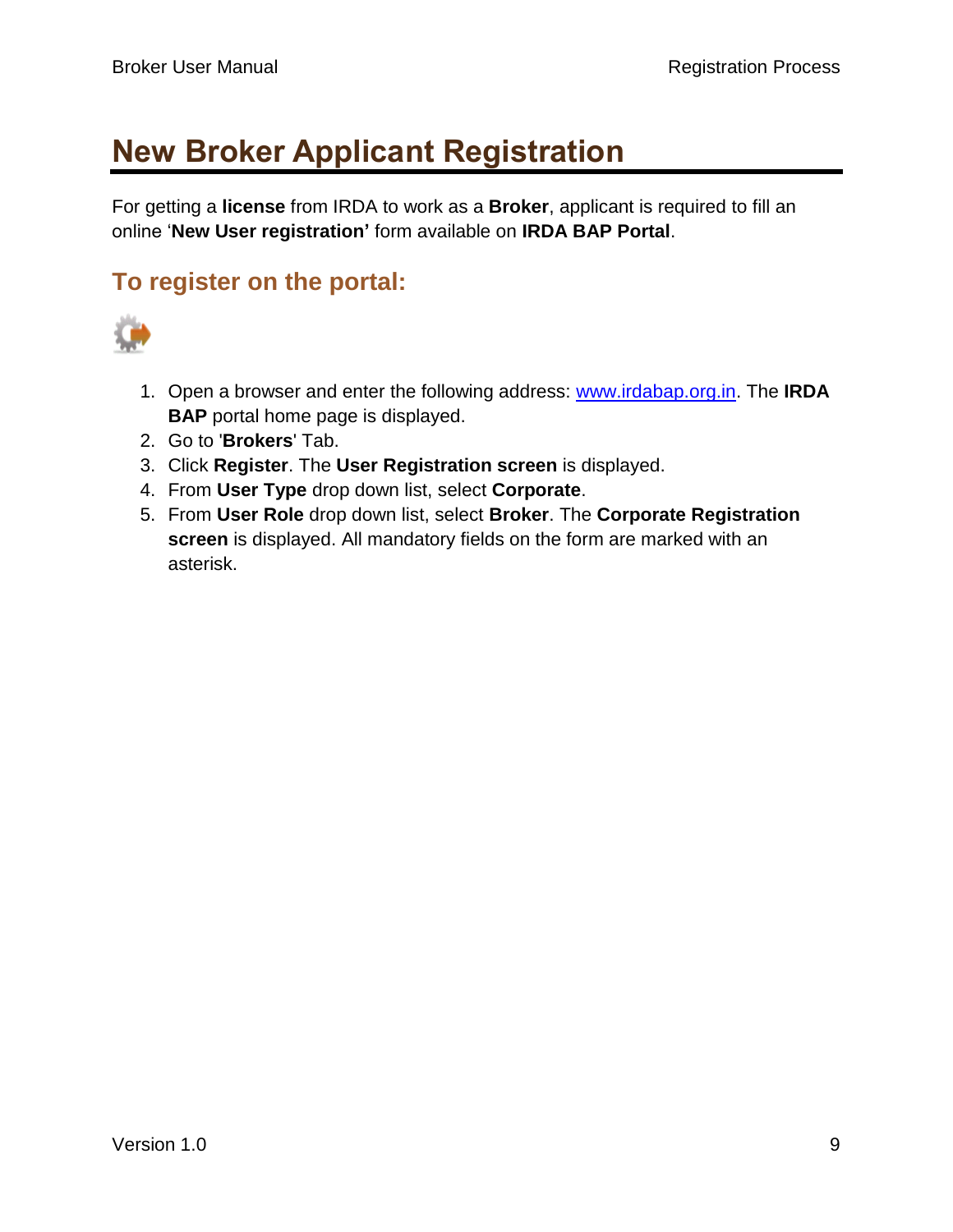|                               | <b>AND AND REAL</b>                            | Insurance Regulatory And Development Authority             |                                    |             |                          | 10 Apr 2013   12:41 PM |
|-------------------------------|------------------------------------------------|------------------------------------------------------------|------------------------------------|-------------|--------------------------|------------------------|
|                               | 80                                             | Better Regulation Through Automotion & Business Analytics  |                                    |             |                          | <b>Welcome Guest</b>   |
|                               | Insurers Surveyors Brokers TPA                 |                                                            |                                    |             |                          |                        |
| New User Registration         |                                                |                                                            |                                    |             |                          |                        |
| User Type: "                  | $\bullet$<br>Corporate                         | User Role **                                               | $\overline{\phantom{a}}$<br>Broker |             |                          |                        |
| Organization Name **          | ABE broking Limited                            | Corporate PAN No. 4                                        | AVERD1254D                         |             |                          |                        |
| Applicant Type *              | * Company C Partnership Firm                   |                                                            |                                    |             |                          |                        |
| Registered Office Address     |                                                |                                                            |                                    |             |                          |                        |
| Address 1 "                   | A11.arena block                                | Address 2 **                                               | near maurya Lok                    | Address 3   | nariman point            |                        |
| Country                       | <b>INDIA</b>                                   | State *                                                    | MAHARASHITRA -                     | District "  | $\blacksquare$<br>MUMBAI |                        |
| City."                        | $\left  \bullet \right $<br>MUMBAI             | Region =                                                   | Urban<br>œ.                        | Pin Code *  | 400012                   |                        |
| <b>Correspondence Address</b> |                                                |                                                            |                                    |             |                          |                        |
| Address 1 *                   | A11, arena block                               | Address 2 **                                               | near maurya Lok                    | Address 3   | nariman point            |                        |
| Country                       | INDIA                                          | State *                                                    | <b>MAHARASHTRA -</b>               | District ** | ٠<br>MUMBAI              |                        |
| $xy$ .                        | $\bullet$<br>MUMBAI                            | Region =                                                   | ×<br>Urban                         | Pin Code *  | 400012                   |                        |
| <b>Contact Betails</b>        |                                                |                                                            |                                    |             |                          |                        |
| Email D <sup>+</sup>          | riya@intinfotech.com                           | Alternate Email D                                          | diagented tech com                 |             |                          |                        |
| Contact Person *              | bhawna Priya                                   | Contact Number **                                          | +91 - 9730722101                   |             |                          |                        |
| <b>Registration Details</b>   |                                                |                                                            |                                    |             |                          |                        |
|                               | Organization Registration D = 234567890123456K | Date Of Registration."                                     | 面<br>10-04-2012                    |             |                          |                        |
| <b>Security Question</b>      |                                                |                                                            |                                    |             |                          |                        |
| Security Question **          | What is your favor                             | Security Answer *                                          |                                    |             |                          |                        |
| <b>Verification Code</b>      |                                                |                                                            |                                    |             |                          |                        |
|                               |                                                |                                                            | 723r                               |             |                          |                        |
|                               |                                                |                                                            |                                    |             |                          |                        |
|                               |                                                | Enter Verification Code *<br>(Letters are case percettive) | 723er                              | a           |                          |                        |

**Figure 1: User Registration Screen**

The fields in the Insurance Broker Registration Screen are explained in the following table:

| <b>Field</b>                      | <b>Description</b>                        |  |  |
|-----------------------------------|-------------------------------------------|--|--|
| <b>New User Registration</b>      |                                           |  |  |
| Organization<br><b>Name</b>       | Enter the name of organization.           |  |  |
| <b>Corporate PAN</b><br><b>No</b> | Enter corporate PAN card number.          |  |  |
| <b>Applicant Type</b>             | Select either Company or Partnership Firm |  |  |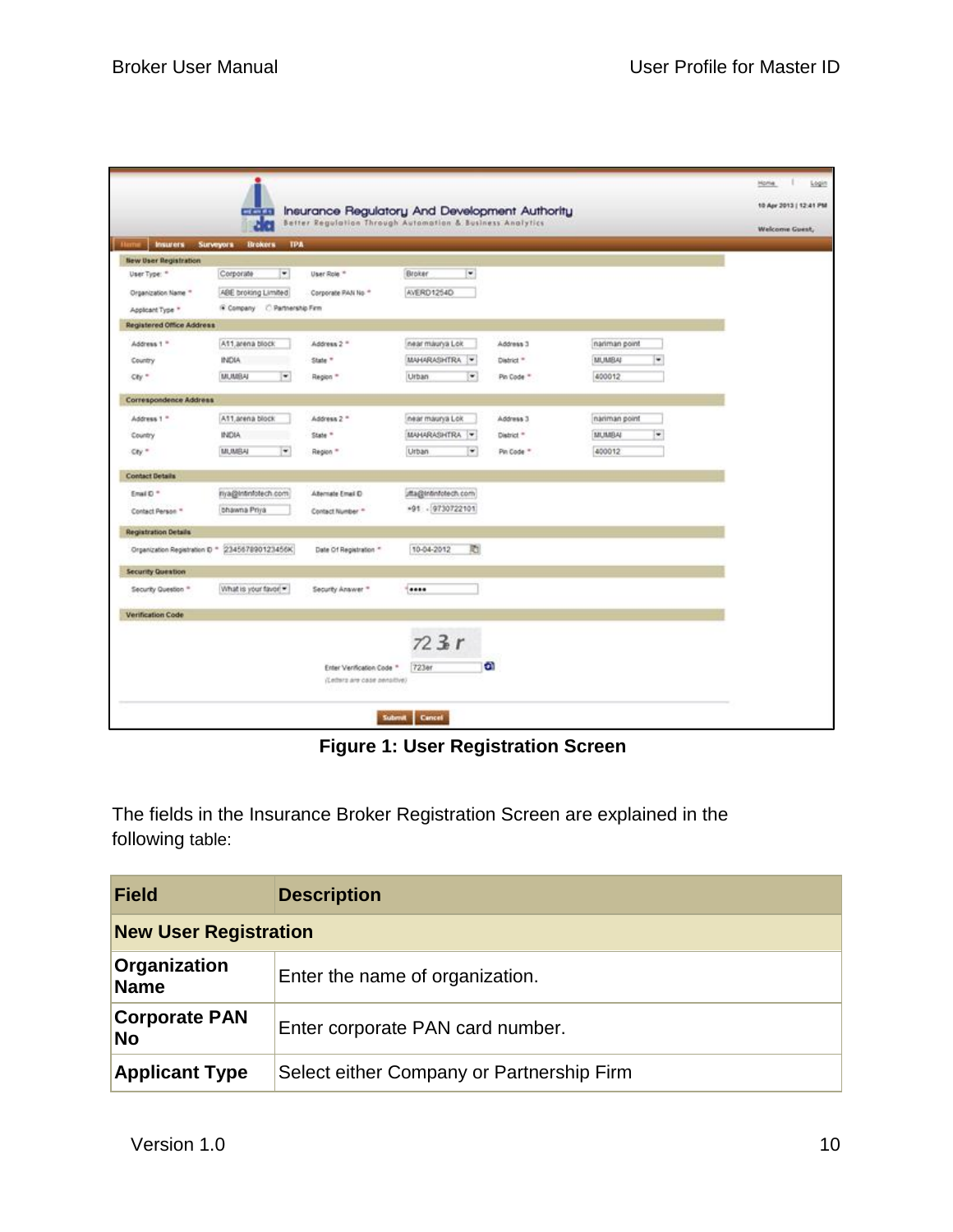| <b>Field</b>                                                | <b>Description</b>                              |  |  |
|-------------------------------------------------------------|-------------------------------------------------|--|--|
| <b>Registered Office Address</b>                            |                                                 |  |  |
| Address1                                                    | Enter the first line of the address.            |  |  |
| Address2<br>Enter the second line of the address.           |                                                 |  |  |
| Address3                                                    | Enter the third line of the address.            |  |  |
| <b>Country</b>                                              | India is displayed by default.                  |  |  |
| <b>State</b>                                                | Select the state from the drop-down list.       |  |  |
| <b>District</b>                                             | Select the district from the drop-down list.    |  |  |
| <b>City</b>                                                 | Select the city from the drop-down list.        |  |  |
| <b>Region</b>                                               | Select the region from the drop-down list.      |  |  |
| <b>Pin Code</b>                                             | Enter your pin code number.                     |  |  |
| <b>Correspondence Address</b>                               |                                                 |  |  |
| Address1<br>Enter the first line of the address.            |                                                 |  |  |
| Address2<br>Enter the second line of the address.           |                                                 |  |  |
| Address3<br>Enter the third line of the address.            |                                                 |  |  |
| <b>Country</b><br>India is displayed by default.            |                                                 |  |  |
| <b>State</b>                                                | Select the state from the drop-down list.       |  |  |
| <b>District</b>                                             | Select the district from the drop-down list.    |  |  |
| <b>City</b>                                                 | Select the city from the drop-down list.        |  |  |
| Select the region from the drop-down list.<br><b>Region</b> |                                                 |  |  |
| <b>Pin Code</b>                                             | Enter your pin code number.                     |  |  |
| <b>Contact Details</b>                                      |                                                 |  |  |
| E mail ID<br>Enter your Email ID.                           |                                                 |  |  |
| <b>Alternate E mail</b><br>ID                               | Enter your alternate e mail ID.                 |  |  |
| <b>Contact Person</b>                                       | Enter the Contact Person from your organization |  |  |
| <b>Contact Number</b>                                       | Enter your contact number                       |  |  |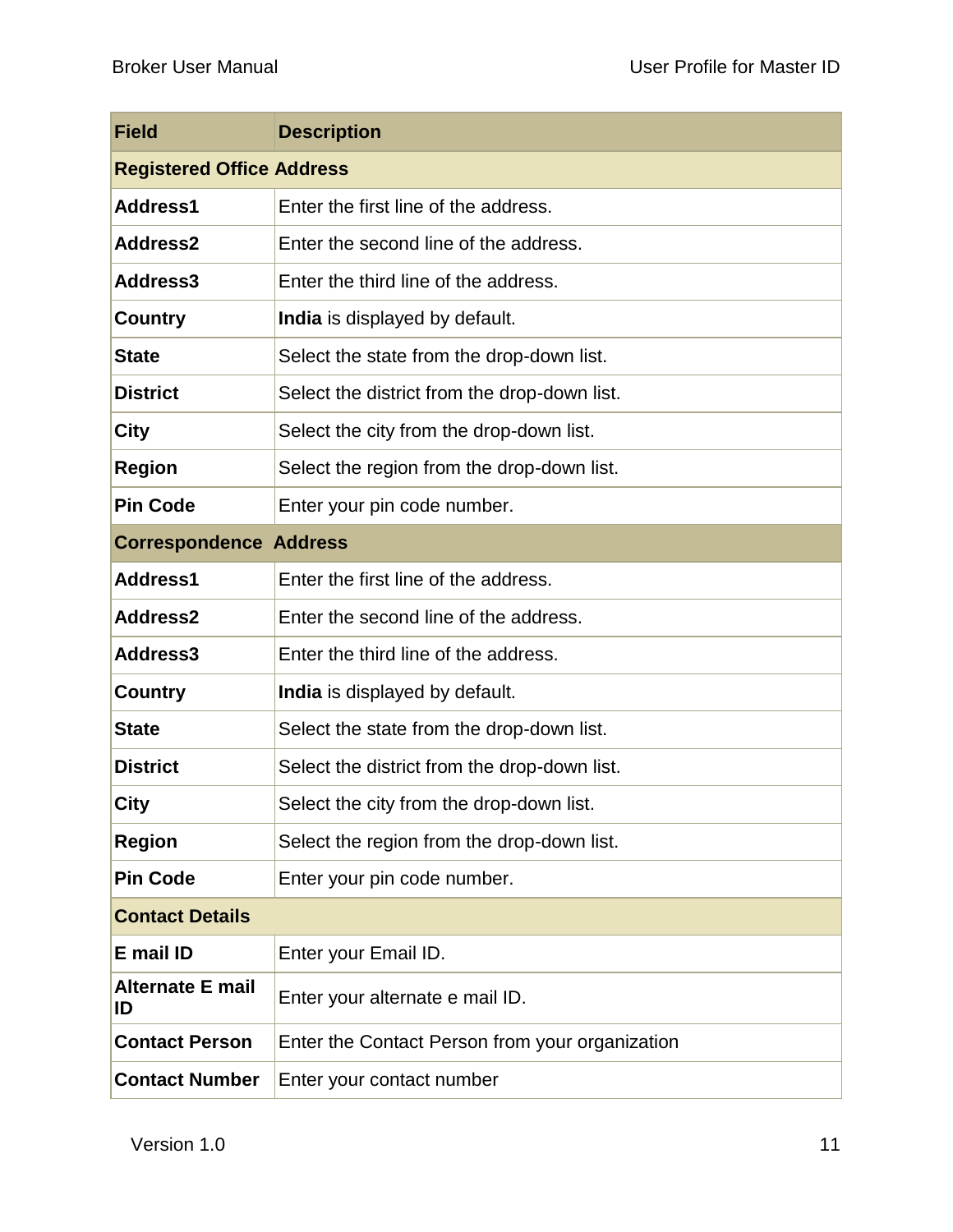| <b>Field</b>                           | <b>Description</b>                                                                                                                                                                            |  |  |
|----------------------------------------|-----------------------------------------------------------------------------------------------------------------------------------------------------------------------------------------------|--|--|
| <b>Registration Details</b>            |                                                                                                                                                                                               |  |  |
| Organization<br><b>Registration ID</b> | Enter your organization registration No.                                                                                                                                                      |  |  |
| Date of<br><b>Registration</b>         | Enter your organizations date of registration                                                                                                                                                 |  |  |
| <b>Security Question</b>               |                                                                                                                                                                                               |  |  |
| <b>Security</b><br>Question            | Select a security question from the drop-down list.                                                                                                                                           |  |  |
| <b>Security Answer</b>                 | Enter the answer for the selected security question. Please note<br>down the security question and answer, as these would help you<br>retrieve your user ID/password in case you forget them. |  |  |
| <b>Verification Code</b>               |                                                                                                                                                                                               |  |  |
| <b>Enter Verification</b><br>Code      | Enter the case-sensitive verification code.                                                                                                                                                   |  |  |

6. Enter the relevant information and click **Submit**. An **Acknowledgement dialog box** is displayed along with your **User ID**, notifying that the registration is successful.



#### **Figure 2: Acknowledgement Message**

- <span id="page-11-0"></span>7. Click **OK**. The user ID and password are sent to your registered email ID.
- 8. User ID created is the **Master ID** of your organization. This is used to create and manage **Sub IDs**.
- 9. After you have registered in the portal, you can create sub ids for **2 Authorized signatories** and **1 Employee** of your organization.

If you try to create multiple accounts by entering same registration number, a "**User already exists**" error message is displayed*.*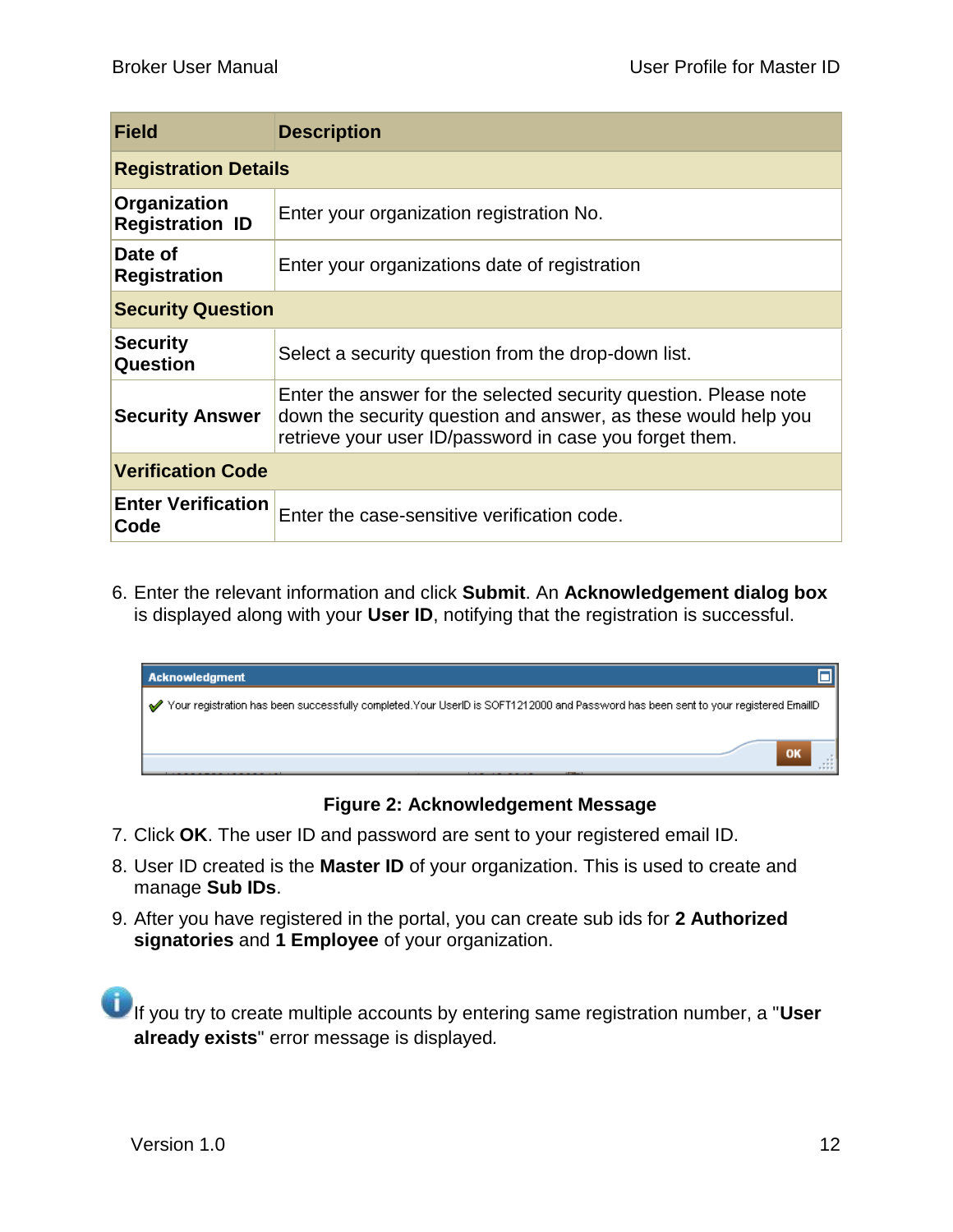

<span id="page-12-0"></span>**Figure 3: Duplicate User Error Message**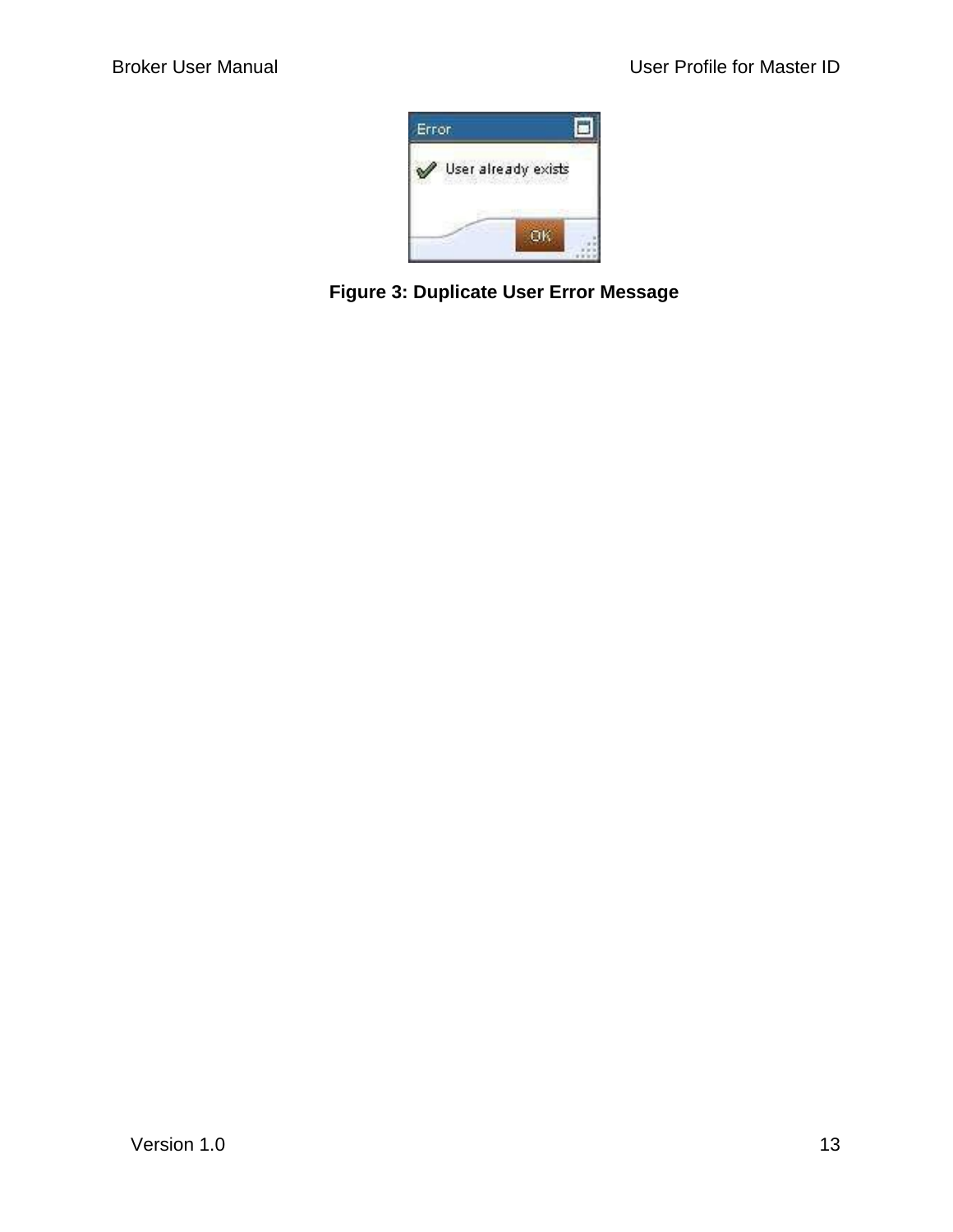# <span id="page-13-0"></span>**Login Process**

### <span id="page-13-1"></span>**To access the portal:**

To access the BAP portal, you need to login by entering valid credentials.



- 1. Open a browser and enter the following address: [www.irdabap.org.in.](http://hydlntiqep01v.irdaonline.org:50000/irj/portal/anonymous) The **IRDA BAP portal** home page is displayed.
- 2. Click **Login**. The IRDA BAP portal login screen is displayed.

|                                                                                                 | <b>IRDA BAP PORTAL</b>                                                                                  |
|-------------------------------------------------------------------------------------------------|---------------------------------------------------------------------------------------------------------|
| $\sim$<br><b>MART ES</b><br><b>SURERS</b><br>I PA<br>AGEN<br><b>SURVEYORS</b><br><b>BROKERS</b> | User <sup>*</sup><br>Password <sup>*</sup><br>Log On<br>Logon Problems? Forgot Password/Change password |

**Figure 4: Login Page Screen**

- <span id="page-13-2"></span>3. In **User** field, enter your **user ID**.
- 4. In **Password** field, enter your **password**.
- 5. Click **Log On**. User Profile will be displayed, along with your **Name** on the screen.
- 6. The **Change Password** screen is displayed if you are logging in for the first time or if your current password is in use or 45 days or more. Otherwise, the User Profile page is displayed.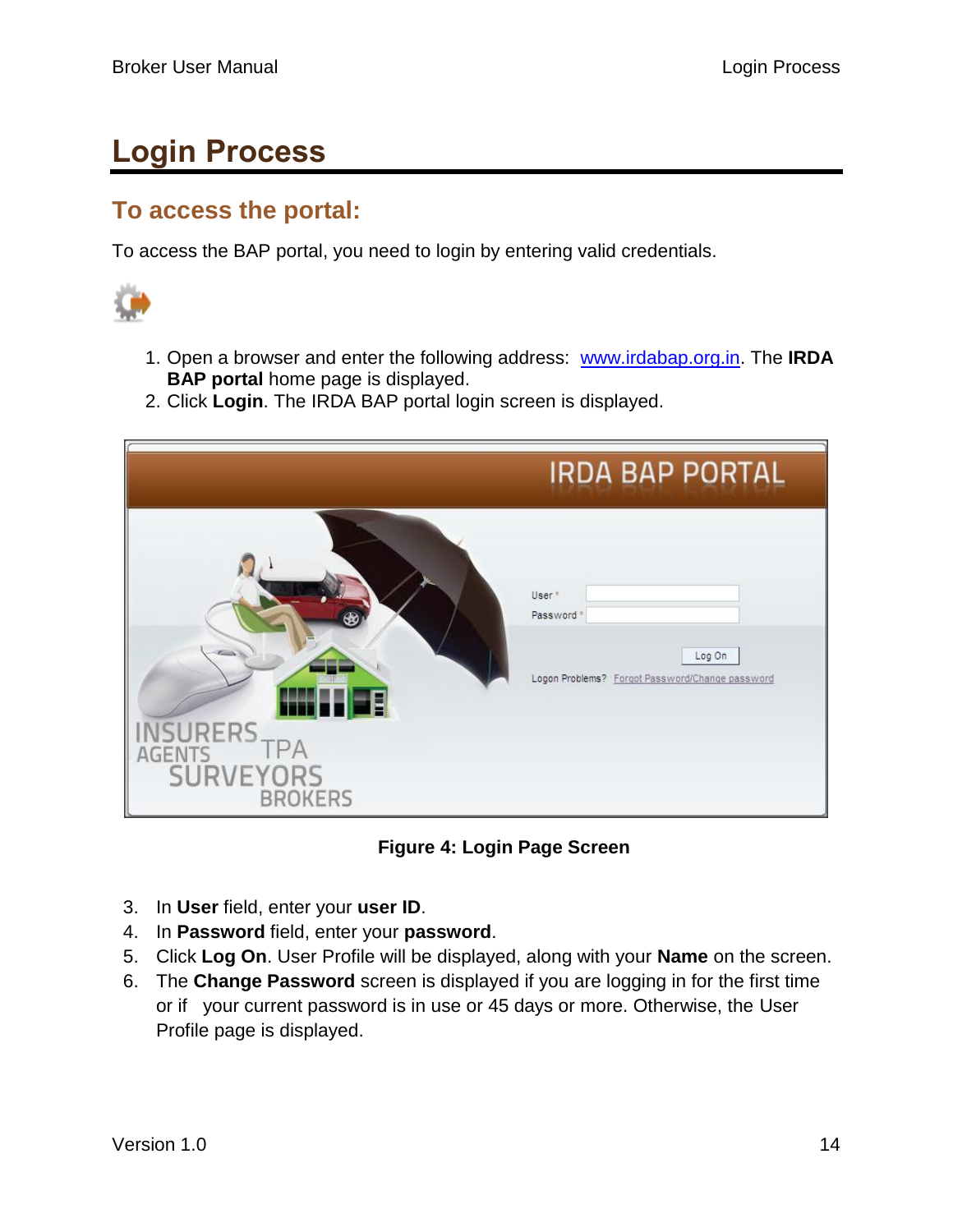| <b>Change Password</b>                |
|---------------------------------------|
| Old Password *                        |
| New Password*                         |
| Confirm Password*<br>Change<br>Cancel |

**Figure 5: Change Password Screen**

<span id="page-14-0"></span>Follow the below steps to Change Password:

- 1. In **Old Password** field, enter your current password.
- 2. In **New Password** field, enter your new password.
- 3. In **Confirm Password** field, re-enter your new password.
- 4. Click **Change**. Click **Cancel** to go back to the **login screen**.

### **To Log Off from the portal:**



1. Click **Log Off**. A Log Off confirmation dialog box is displayed.



**Figure 6: Log off Screen**

<span id="page-14-1"></span>2. Click "**Yes**" to log out. Else, Click "**No**" to go back to the previous screen.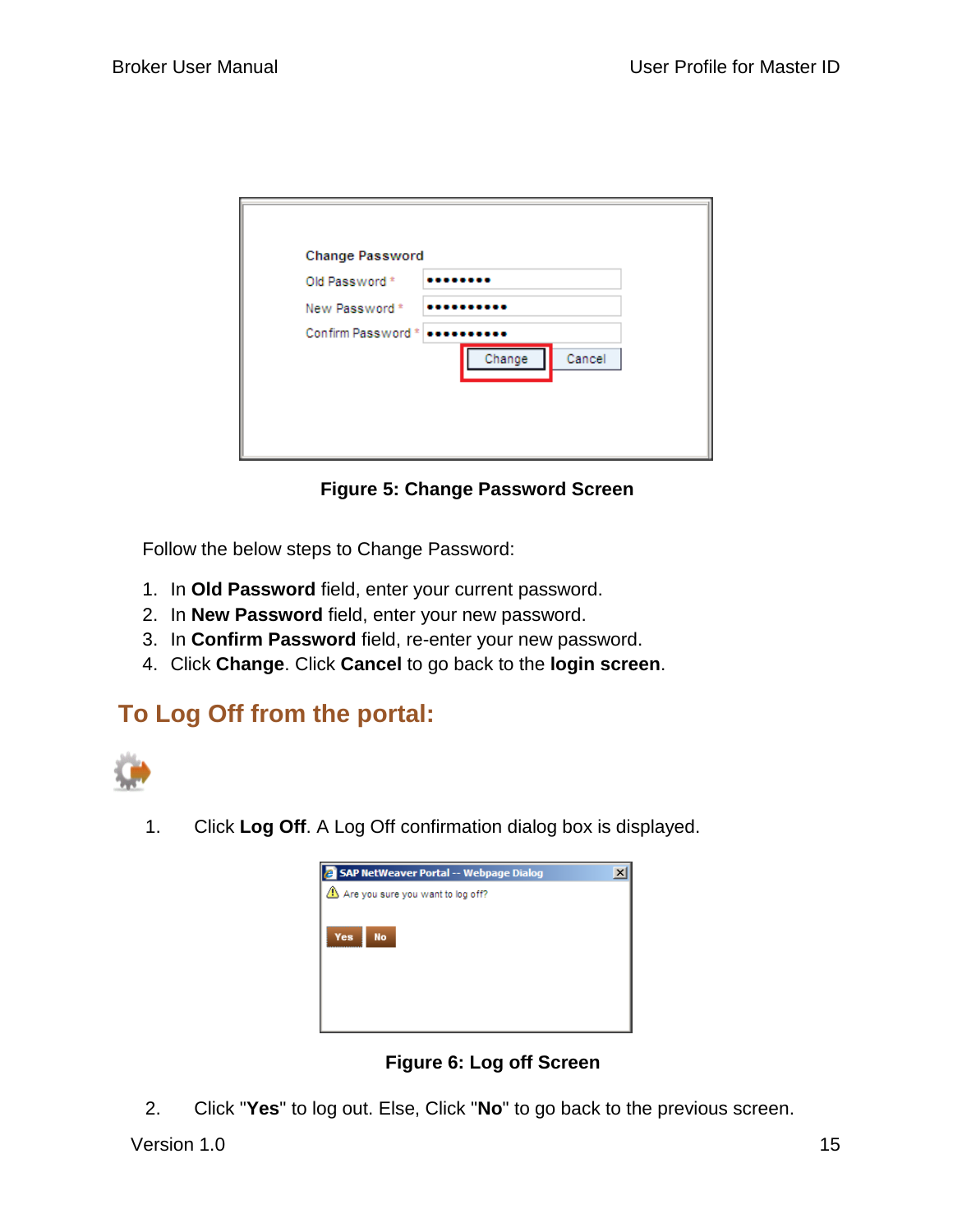### <span id="page-15-0"></span>**Points to Remember**

### **For User ID:**

- Master ID will never be locked.
- For Updation of Sub ID details, select the desired sub ID and click on 'Update' button, system will display selected User ID record for editing. You can update the designation, Email ID and Contact number of the Sub ID, and then click on button "Update ID".
- For deletion of sub ID, select desired sub ID and click on 'Delete' button, system will display User Confirmation message shown as below:

"Are you sure you wanted to delete the User ID <xxxxx>"

- If you select 'Yes', then system deletes the User ID, however this is a soft delete. If you wish to create new sub ID, you can do so by clicking on menu "Create Sub ID".
- If you select 'No' then User ID remains same and control remains on same screen.
- On clicking 'Cancel' button will redirect you to previous page.

### **For Password:**

- Your account will be locked after you make three unsuccessful attempts to log into the portal.
- In case of password change, your new password must be different from the last five passwords.
- In case you forgot your password, click on 'Forgot User ID/Password' on login screen.

It will redirect you to "Retrieve User ID/Password".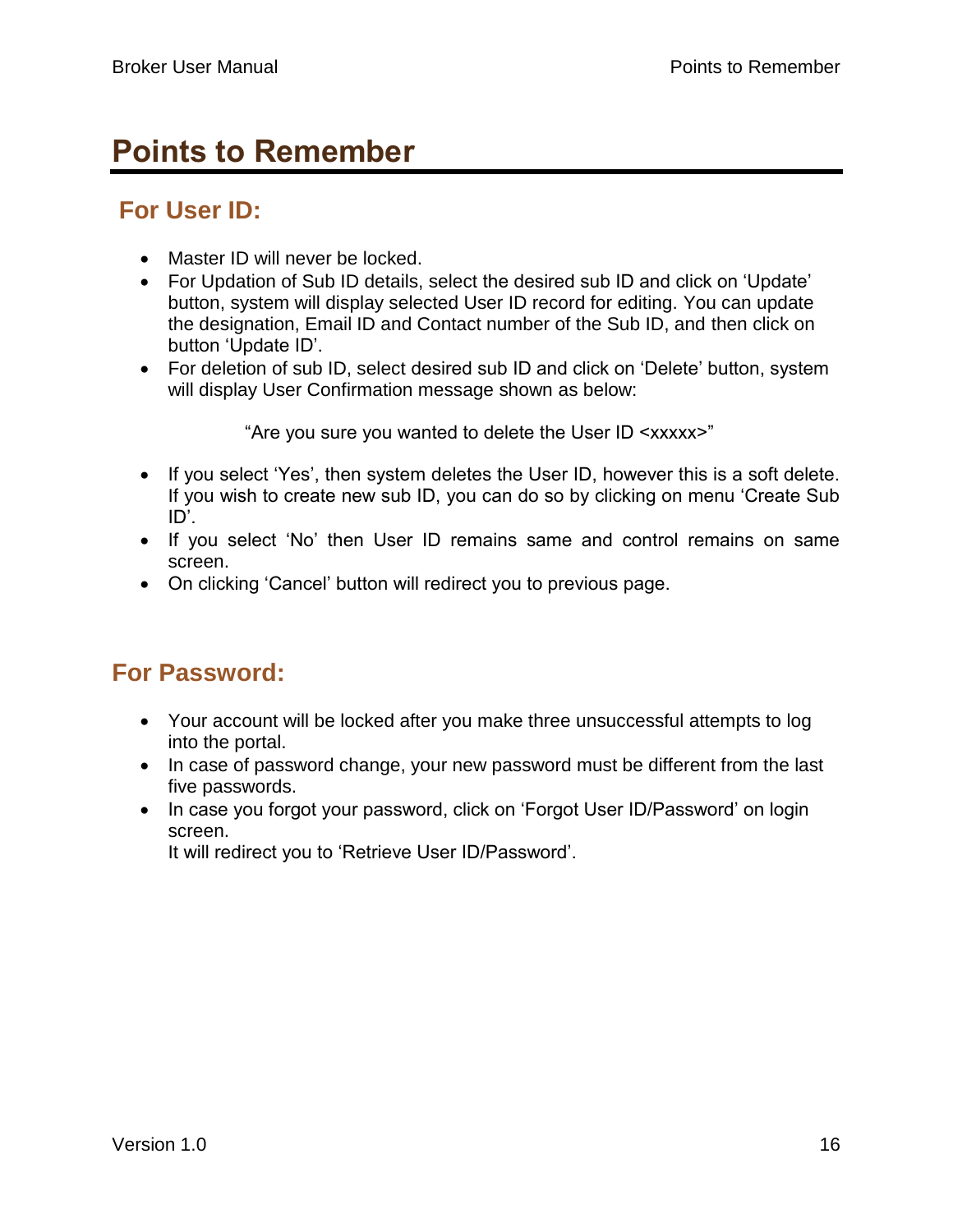# <span id="page-16-0"></span>**Retrieve Credentials**

If you forget your login credentials, you can retrieve them using the **Retrieve User ID/ Password** option.

#### <span id="page-16-1"></span>**To Retrieve User ID:**



1. On the **IRDA BAP** portal **login screen**, click **Forgot Password/User ID**. The **Retrieve User ID/Password screen** is displayed.

| Retrieve User ID/Password |   |  |                      |  |
|---------------------------|---|--|----------------------|--|
| Retrieval Type            | 案 |  | ◯ User ID ◯ Password |  |

#### **Figure 7: Retrieval Page**

- <span id="page-16-2"></span>2. In **Retrieve Type**, select **User ID**. Additional fields are displayed.
- 3. From **User Type** drop-down list, select **Corporate.**
- 4. From **Corporate** Type, select **Broker**.
- 5. From **Retrieve**, select the type of ID that you need to retrieve.
- 6. If you try to retrieve **Master/ Organization ID** then you will be prompted to enter **Registration Number**.
- 7. If you try to retrieve **Sub Login ID** then you will be prompted to enter **Master ID** and **Registered Sub Login Email ID.**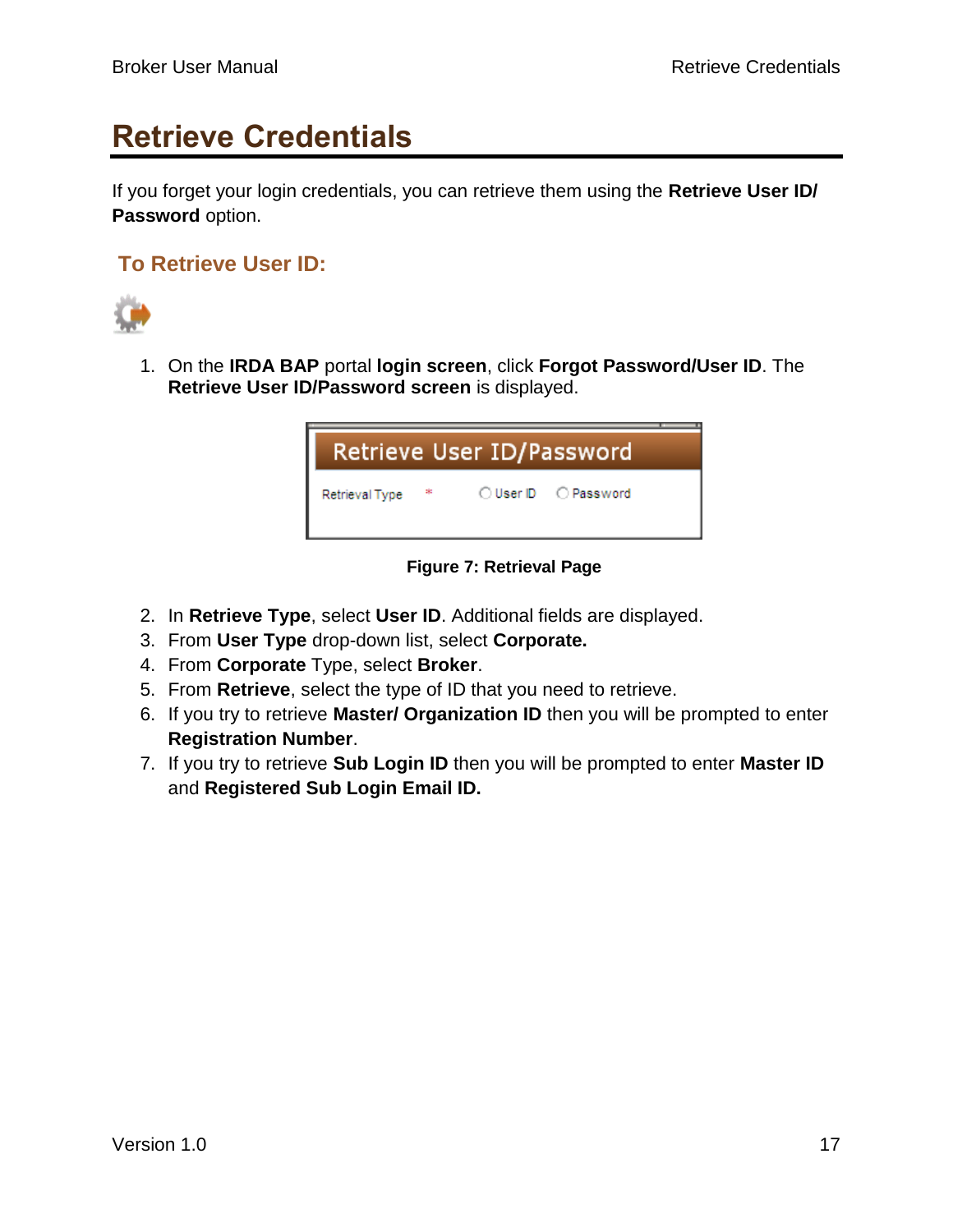| Retrieve User ID/Password       |                                          |  |  |
|---------------------------------|------------------------------------------|--|--|
| sk:<br>Retrieval Type           | ⊛ User ID —<br>O Password                |  |  |
| User Type *                     | Corporate<br>▼                           |  |  |
| 案<br>Corporate Type             | Broker                                   |  |  |
| Retrieve                        | O Master/Organization ID<br>Sub Login ID |  |  |
| Master ID *                     | SOFT1212000                              |  |  |
| Registered Sub Login Email ID * | Khatri@Intinfotech.com                   |  |  |
| Retrieve User Id<br>Cancel      |                                          |  |  |

**Figure 8: Retrieve Master/Organization ID Options**

<span id="page-17-0"></span>8. Click **Retrieve User ID**. An **Acknowledgement** dialog box is displayed as shown below, notifying that your **user ID** has been sent to your registered Email ID.



**Figure 9: User ID Retrieval Confirmation Message**

<span id="page-17-1"></span>9. Click **OK.**

#### **Retrieve Sub Login ID**



<span id="page-17-2"></span>1. On the **login screen**, click **Forgot User Id / Password**. The **Retrieve User ID/Password** screen is displayed.



**Figure 10: Retrieve User ID/Password Selection**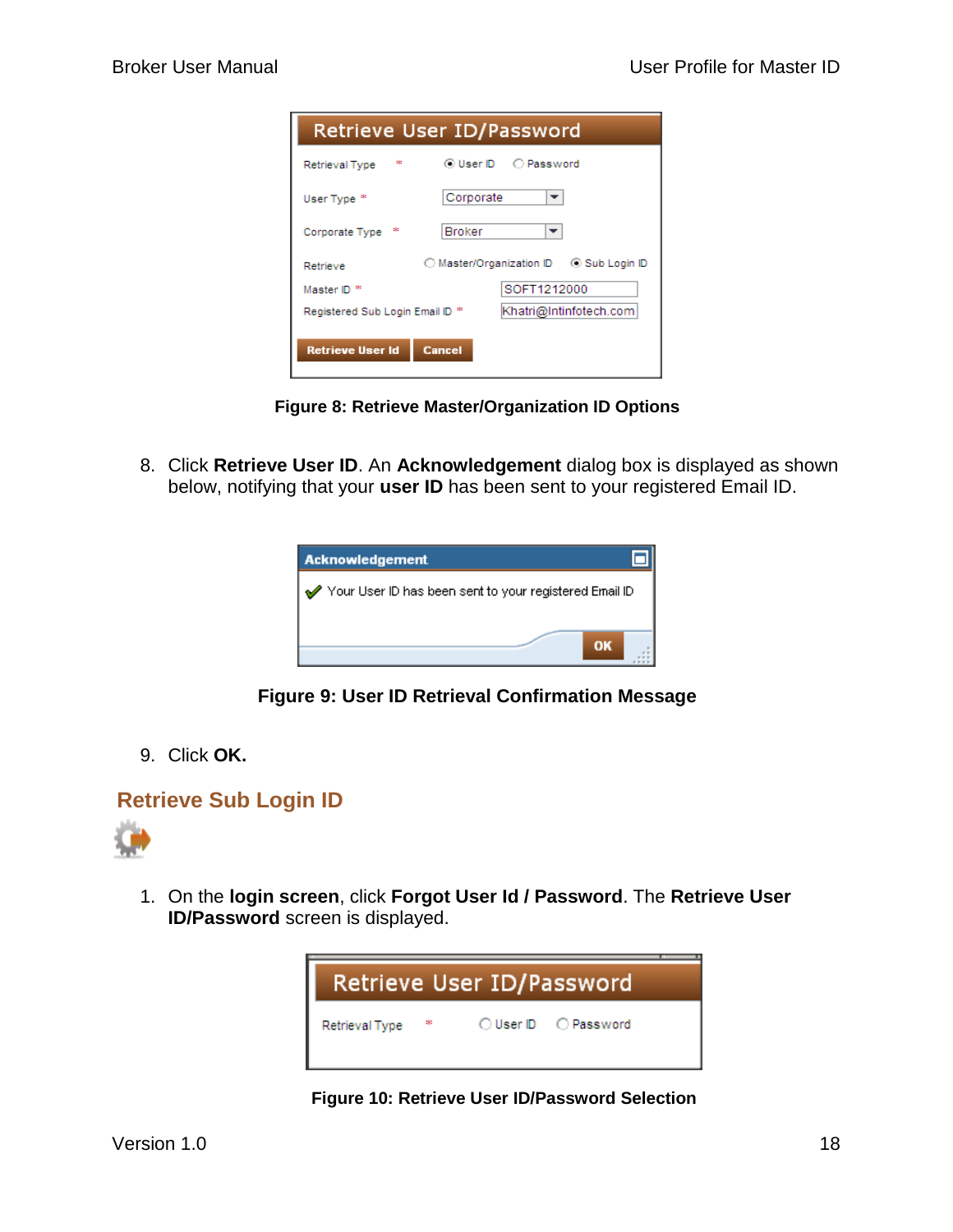- 2. In Retrieve Type, click **User ID**. Additional fields are displayed.
- 3. From **User Type** drop-down list, select **Corporate**.
- 4. From **Corporate Type** drop-down list, select **Broker**.
- 5. In Retrieve, click **Sub Login ID**. Additional fields are displayed.
- 6. In the **Master ID** field, enter the **Master ID**.
- 7. In the **Registered Sub Login ID**, enter your registered **E-mail ID**.

| Retrieve User ID/Password                             |               |             |
|-------------------------------------------------------|---------------|-------------|
| sk:<br>Retrieval Type                                 |               |             |
| User Type *                                           | Corporate     | ▼           |
| Corporate Type *                                      | <b>Broker</b> | ▼           |
| Retrieve                                              |               |             |
| Master ID <sup>*</sup>                                |               | SOFT1212000 |
| Digvijay@gmail.com<br>Registered Sub Login Email ID * |               |             |
|                                                       |               |             |
| <b>Retrieve User Id</b>                               | <b>Cancel</b> |             |

**Figure 11: Retrieval Sub Login ID**

<span id="page-18-0"></span>8. Click **Retrieve User ID**. An **Acknowledgement dialog box** is displayed notifying that your **User ID** has been sent to your registered email ID.



**Figure 12: User ID Retrieval Confirmation Message**

<span id="page-18-1"></span>9. Click **OK**. The User ID is sent to your registered email ID.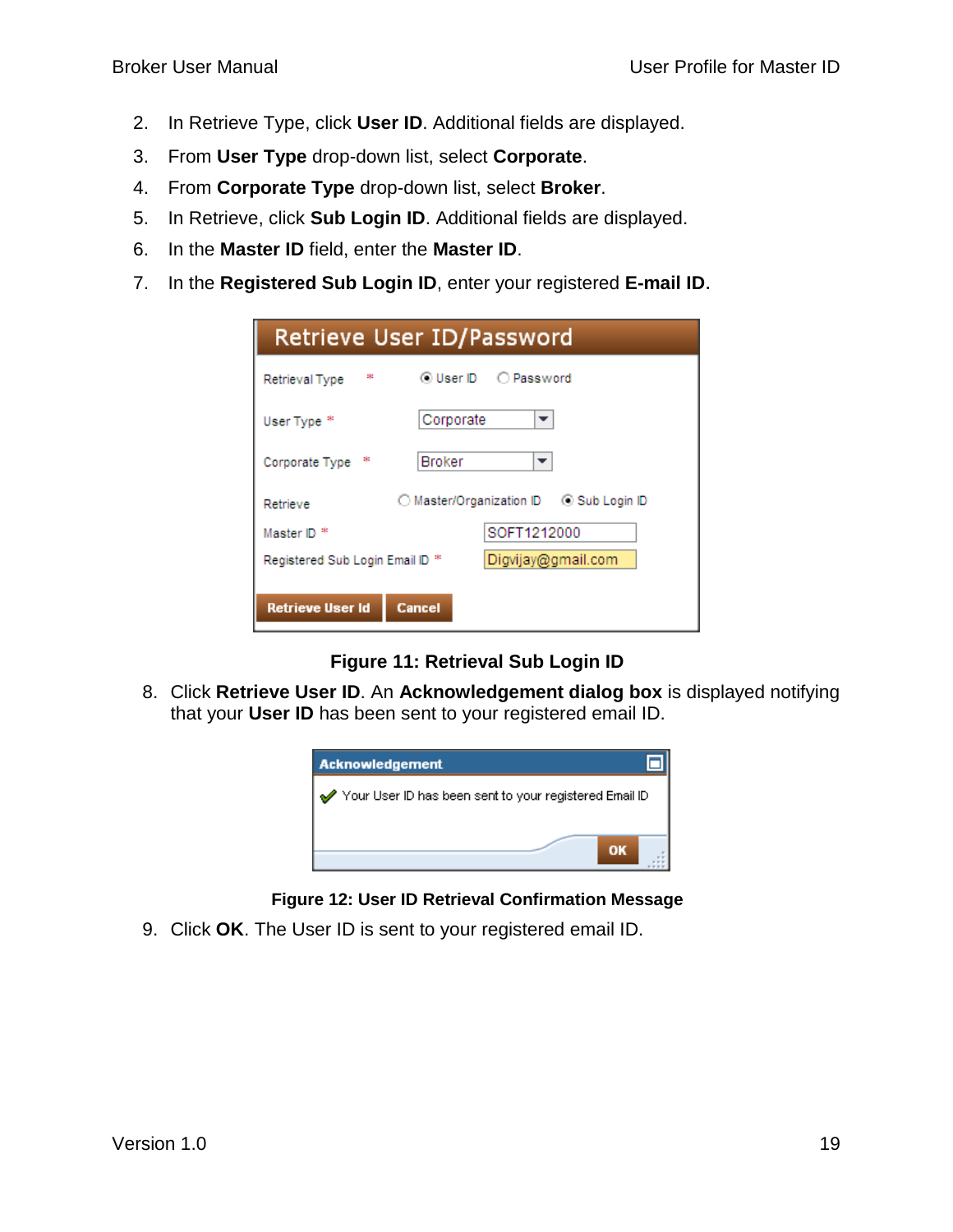#### **To Retrieve Password:**



- 1. On the l**ogin screen**, click **Forgot User Id / Password**. The **Retrieve User ID/Password** screen is displayed.
- 2. In Retrieval Type, select **Password**. Additional fields are displayed.



#### **Figure 13: Retrieve Password Options**

- <span id="page-19-0"></span>3. In **User ID** field, enter your user ID.
- 4. Click **Submit**. Additional fields are displayed.

| Retrieve User ID/Password                                                                                          |  |  |
|--------------------------------------------------------------------------------------------------------------------|--|--|
| 案<br>Retrieval Type                                                                                                |  |  |
| <b>Submit</b><br>MAHI1112000<br>User $ID$ <sup>*</sup>                                                             |  |  |
| Enter same details, provided at the time of registration                                                           |  |  |
| Note: ALL Fields marked with * are mandatory<br>Security Answer *<br>Security Question *<br> What is your favor  ▼ |  |  |
| <b>Retrieve Password</b><br><b>Cancel</b>                                                                          |  |  |

**Figure 14: Additional Retrieve Password Options**

- <span id="page-19-1"></span>5. From **Security Question** drop-down list, select the question that you had selected while registration.
- 6. In **Security Answer** field, enter the answer to the security question.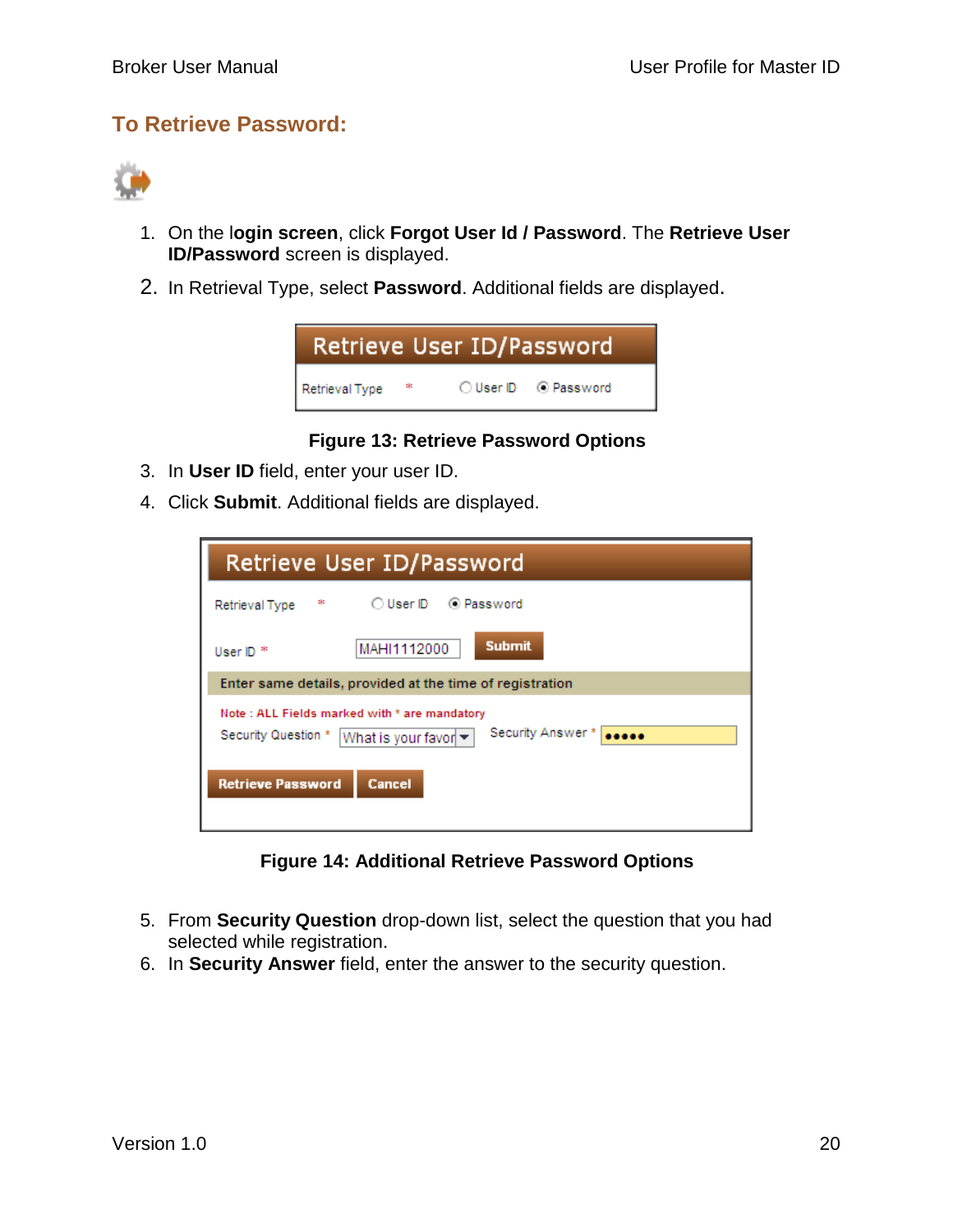| Retrieve User ID/Password                                                                                        |  |  |
|------------------------------------------------------------------------------------------------------------------|--|--|
| aje.<br>Retrieval Type                                                                                           |  |  |
| <b>Submit</b><br>MAHI1112000<br>User $ID$ <sup>*</sup>                                                           |  |  |
| Enter same details, provided at the time of registration                                                         |  |  |
| Note: ALL Fields marked with * are mandatory<br>Security Answer *<br>Security Question *<br>What is your favor ▼ |  |  |
| <b>Retrieve Password</b><br><b>Cancel</b>                                                                        |  |  |

**Figure 15: Retrieve Password Process**

<span id="page-20-0"></span>7. Click **Retrieve Password**. An **Acknowledgement** dialog box is displayed, notifying that your password has been sent to your registered Email ID.



**Figure 16: Retrieve Password Process**

<span id="page-20-1"></span>8. Click **OK.** The password is sent to your registered email ID.

If you enter incorrect retrieval information, an error message is displayed stating that the entered details could not be verified.

<span id="page-20-2"></span>

**Figure 17: Incorrect retrieval information error message**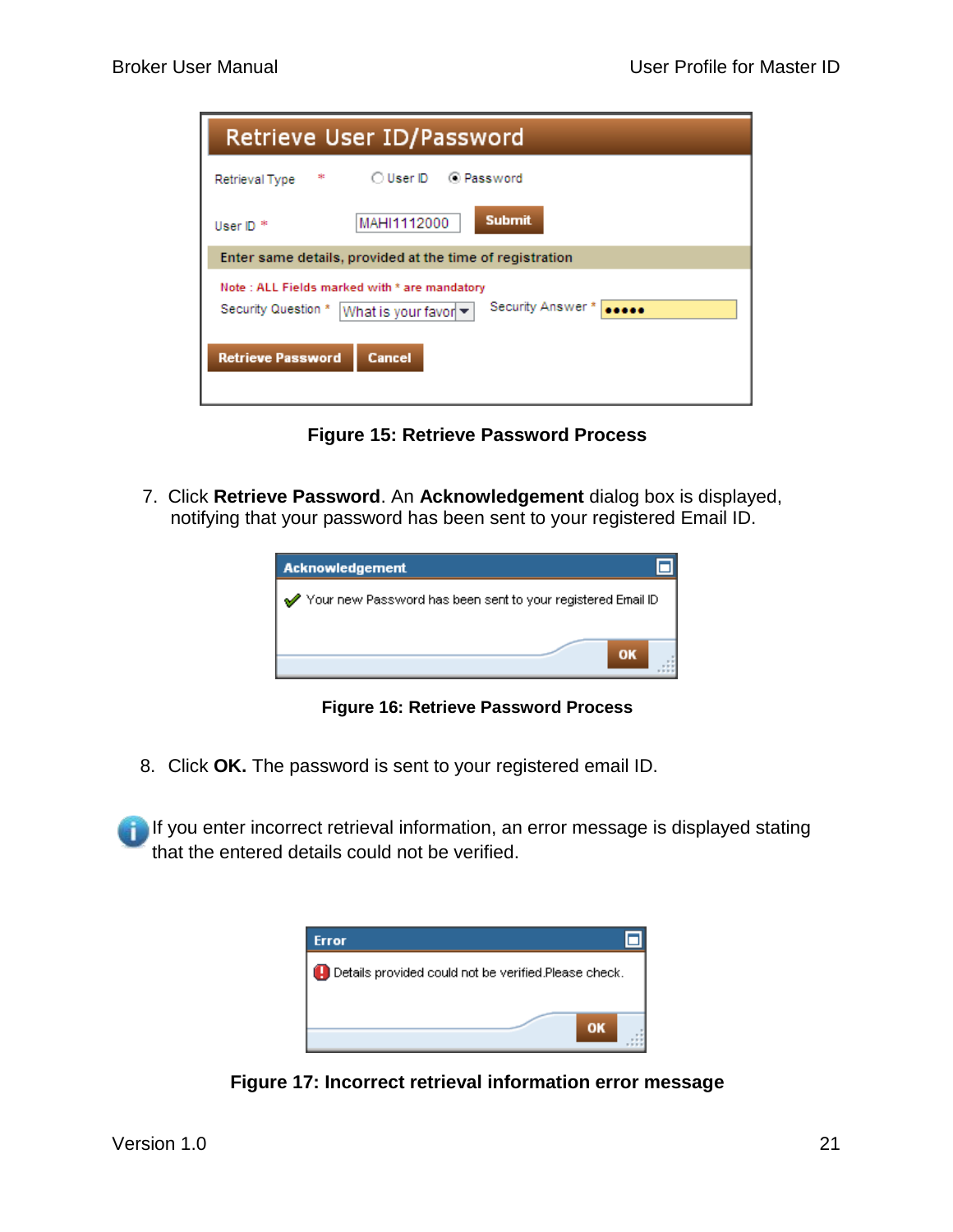# <span id="page-21-0"></span>**User Profile for Master ID**

When you login to the portal, the User Profile screen is displayed. On this screen, you can change password and update your profile.

| User Profile           | Create Sub ID              | <b>Update/Delete Sub ID</b>  |
|------------------------|----------------------------|------------------------------|
| User Profile           |                            |                              |
| User Profile           |                            |                              |
| Organisation Name      |                            | AVE broking limited          |
| Address1               |                            | A11,arena block              |
| Address2               |                            | near maurya lok              |
| Address3               |                            | nariman point                |
| Country                |                            | INDIA.                       |
| State                  |                            | MAHARASHTRA                  |
| District               |                            | <i>MUMBAT</i>                |
| City                   |                            | <i>MUMBAT</i>                |
| Region                 |                            | Urban                        |
| PinCode                |                            | 400012                       |
| Email ID               |                            | bhawna.priya@Intinfotech.com |
| Contact Number         |                            | +91 - 9730722101             |
| <b>Change Password</b> | <b>Update User Profile</b> |                              |

#### **Figure 18: User Profile Screen for Master ID**

### <span id="page-21-1"></span>**To Change Password:**



1. On the User Profile screen, click **Change Password**. The Change Password screen is displayed.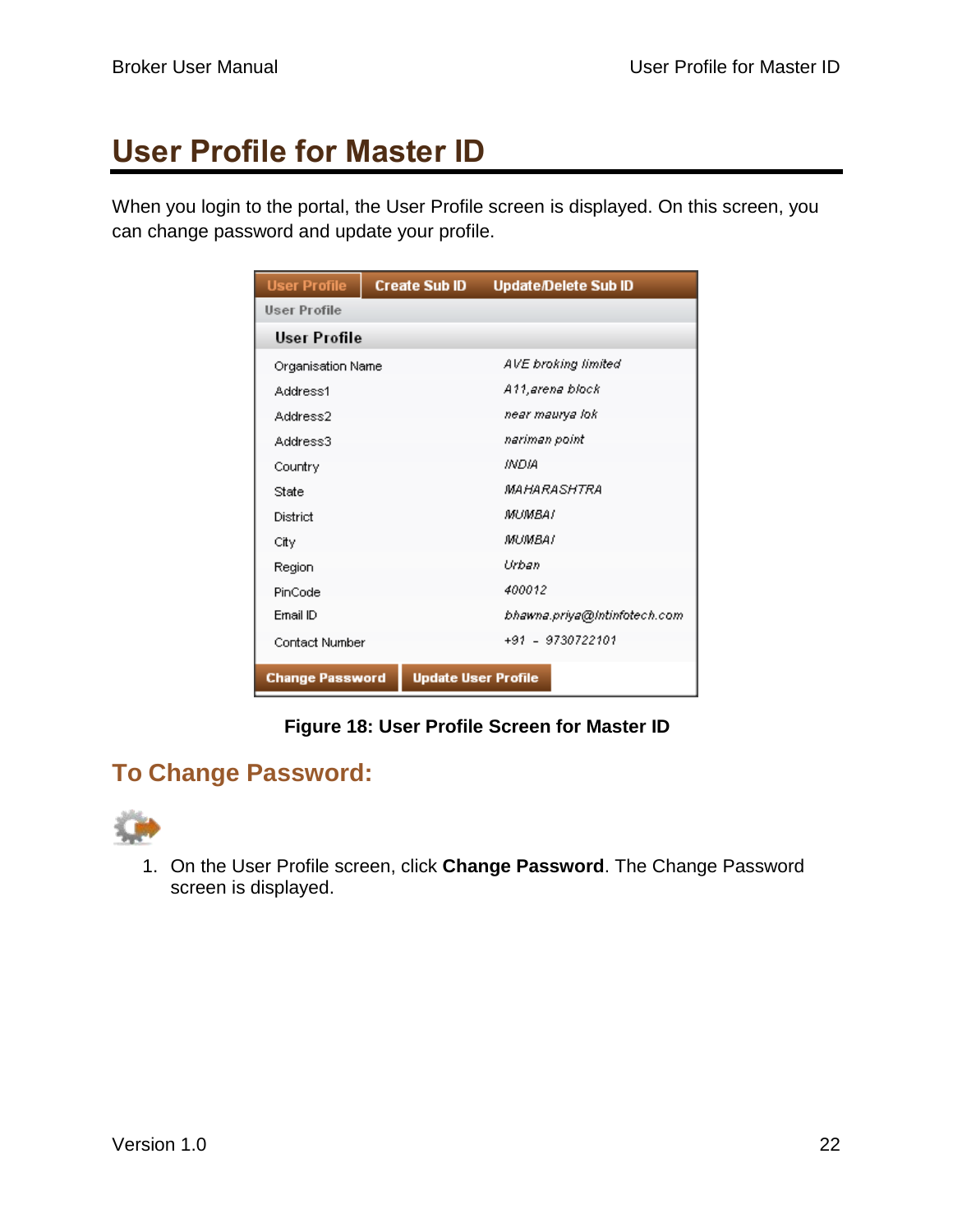| <b>User Profile</b>                           | <b>Broker</b> |  |
|-----------------------------------------------|---------------|--|
| User Profile                                  |               |  |
| User Profile                                  |               |  |
| Note: All fields marked with * are mandatory. |               |  |
| Old Password: *                               |               |  |
| New Password: *                               |               |  |
| Confirm New Password:                         |               |  |
| <b>Change Password</b><br><b>Cancel</b>       |               |  |

<span id="page-22-0"></span> **Figure 19: User Profile - Change Password screen**

- 2. In **Old Password** field, enter the **current password**.
- 3. In **New Password** field, enter the **new password**.
- 4. In **Confirm New Password** field, re-enter the **new password**.
- 5. Click **Change Password**. An **Acknowledgement dialog box** is displayed notifying that your password has been changed successfully. Click **OK**

| <b>Confirmation</b>                          |
|----------------------------------------------|
| Your password has been successfully changed! |
| OK                                           |
|                                              |

<span id="page-22-1"></span>**Figure 20: Password Change Confirmation Message**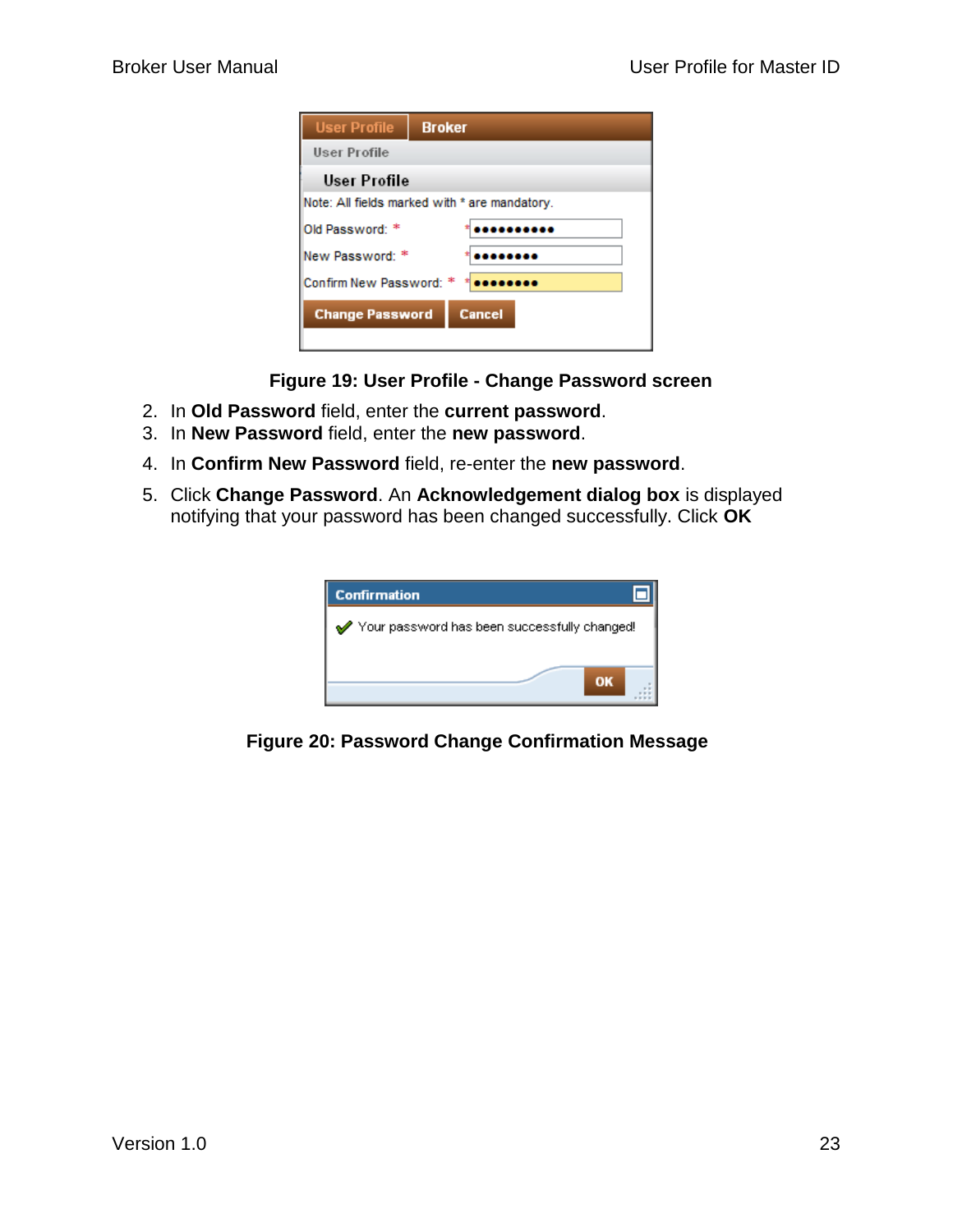### **To Update User Profile:**



1. On the **User Profile screen**, click **Update User Profile**. The **Update User Profile screen** is displayed. Through this screen you can only update only your contact details.

| User Profile<br>Create Sub ID | Update/Delete Sub ID                      |                      |                                                |                 |                                           |
|-------------------------------|-------------------------------------------|----------------------|------------------------------------------------|-----------------|-------------------------------------------|
| User Profile                  |                                           |                      |                                                |                 |                                           |
| User Profile                  |                                           |                      |                                                |                 |                                           |
| <b>Update Details</b>         |                                           |                      |                                                |                 |                                           |
| User Type:                    | Corporate                                 | <b>User Role</b>     | <b>Broker</b>                                  |                 |                                           |
|                               |                                           |                      |                                                |                 |                                           |
| <b>Organization Name</b>      | <b>AVE broking limited</b>                | Corporate PAN No     | AVERD1254D                                     |                 |                                           |
| Applicant Type                | C Company C Partnership Firm              |                      |                                                |                 |                                           |
| Registered Office Address     |                                           |                      |                                                |                 |                                           |
| Address 1                     | A11, arena block                          | Address 2            | near maurya lok                                | Address 3       | nariman point                             |
| Country                       | <b>INDIA</b>                              | <b>State</b>         | <b>MAHARASHTRA</b>                             | <b>District</b> | <b>MUMBAI</b>                             |
| City                          | <b>MUMBAL</b>                             | Region               | <b>Urban</b>                                   | Pin Code        | 400012                                    |
|                               |                                           |                      |                                                |                 |                                           |
| Correspondence Address        |                                           |                      |                                                |                 |                                           |
| Address 1 *                   | A11, arena block                          | Address 2 *          | near maurya lok                                | Address 3       | nariman point                             |
| Country                       | <b>INDIA</b>                              | State *              | <b>MAHARASHTRA</b><br>$\overline{\phantom{a}}$ | District *      | $\overline{\phantom{a}}$<br><b>MUMBAI</b> |
| City <sup>*</sup>             | <b>MUMBAI</b><br>$\overline{\phantom{a}}$ | Region *             | Urban<br>٠                                     | PIn Code *      | 400012                                    |
|                               |                                           |                      |                                                |                 |                                           |
| <b>Contact Details</b>        |                                           |                      |                                                |                 |                                           |
| Email ID <sup>*</sup>         | bhawna.priya@Intinfo                      | Alternate Email ID   | ashish.dutta@Intinfot                          |                 |                                           |
| Contact Person                | bhawna Priya                              | Contact Number *     | +91 - 9730722101                               |                 |                                           |
| <b>Registration Details</b>   |                                           |                      |                                                |                 |                                           |
|                               |                                           |                      |                                                |                 |                                           |
| Organization Registration ID  | 789123456012345678                        | Date Of Registration | 10-04-2012                                     |                 |                                           |
| Security Question             |                                           |                      |                                                |                 |                                           |
| Security Question *           | What is your favo -                       | Security Answer *    | <b>Seed</b>                                    |                 |                                           |
|                               |                                           |                      |                                                |                 |                                           |
|                               |                                           |                      |                                                |                 |                                           |
|                               |                                           |                      | <b>Submit</b><br>Cancel                        |                 |                                           |
|                               |                                           |                      |                                                |                 |                                           |

**Figure 21: Update User Profile Screen**

<span id="page-23-0"></span>2. Click **Submit**. An **Acknowledgement dialog box** is displayed notifying that your profile has been successfully updated.



 **Figure 22: User Profile Update Confirmation Message**

<span id="page-23-1"></span>3. Click **OK**.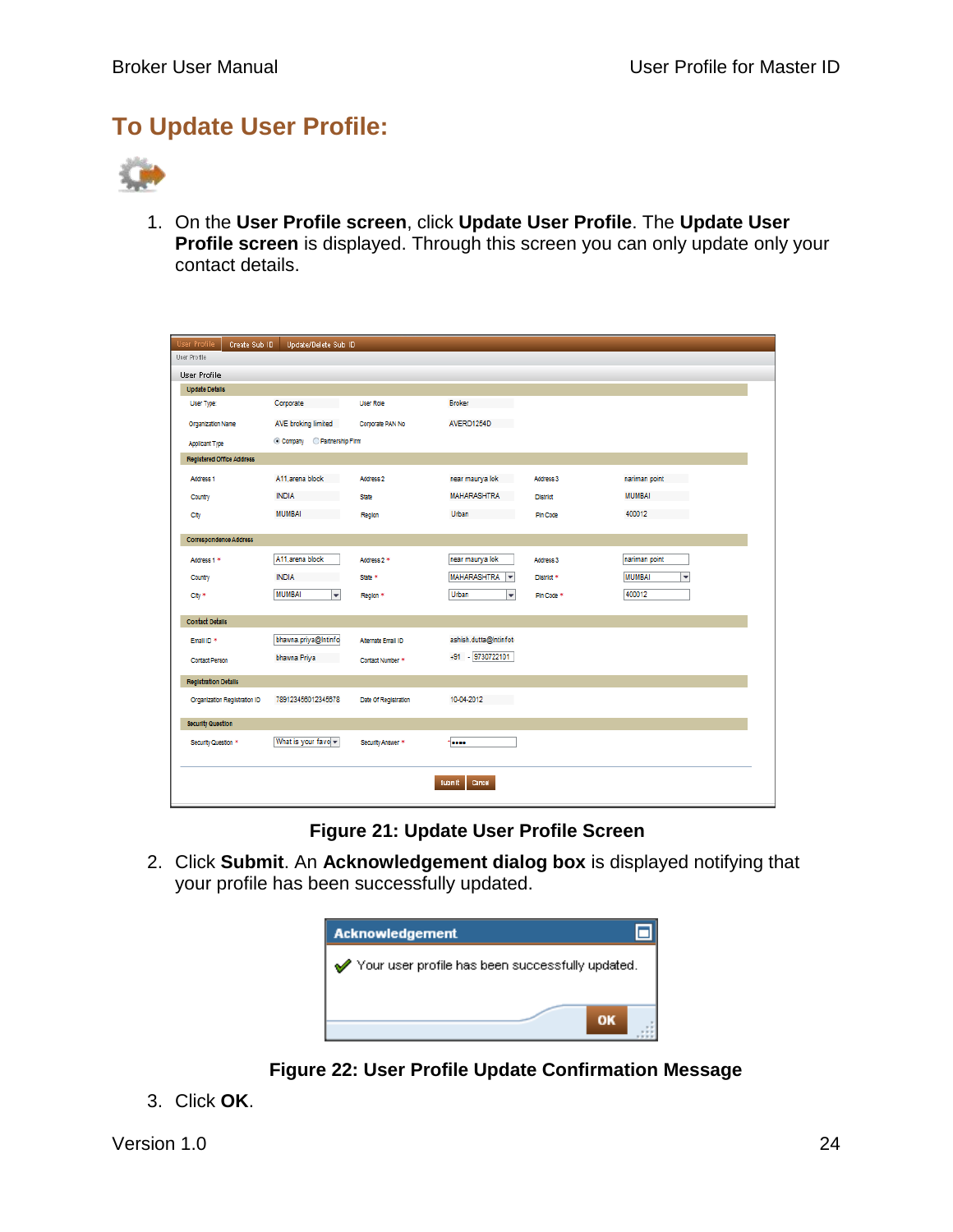### <span id="page-24-0"></span>**User Profile for Sub Login ID**

When you login to the portal as a Broker Sub ID, the User Profile screen is displayed.



1. You need to first enter your security question and answer.



**Figure 23: Updating Security Question and Answer**

<span id="page-24-1"></span>2. Click **Submit.**

| <b>User Profile</b>    | <b>Broker</b>                                                   |  |
|------------------------|-----------------------------------------------------------------|--|
| <b>User Profile</b>    |                                                                 |  |
| User Profile           |                                                                 |  |
| Name                   | Nishant Kumar Verma                                             |  |
| Address1               | A11,arena block                                                 |  |
| Address2               | near maurya lok                                                 |  |
| Address3               | nariman point                                                   |  |
| Country                | INDIA                                                           |  |
| State                  | <i><b>MAHARASHTRA</b></i>                                       |  |
| <b>District</b>        | MUMBAI                                                          |  |
| City                   | MUMBAI                                                          |  |
| Region                 | Urban                                                           |  |
| PinCode                | 400012                                                          |  |
| Ernail ID              | bhawna.priya@Intinfotech.com                                    |  |
| Contact Number         | +91 - 9773122101                                                |  |
| <b>Change Password</b> | <b>Update User Profile</b><br><b>Register Digital Signature</b> |  |

**Figure 24: User Profile Screen for Sub Login ID**

<span id="page-24-2"></span>You can change password and update your profile. You also need to register your digital signature from this page.

Version 1.0 25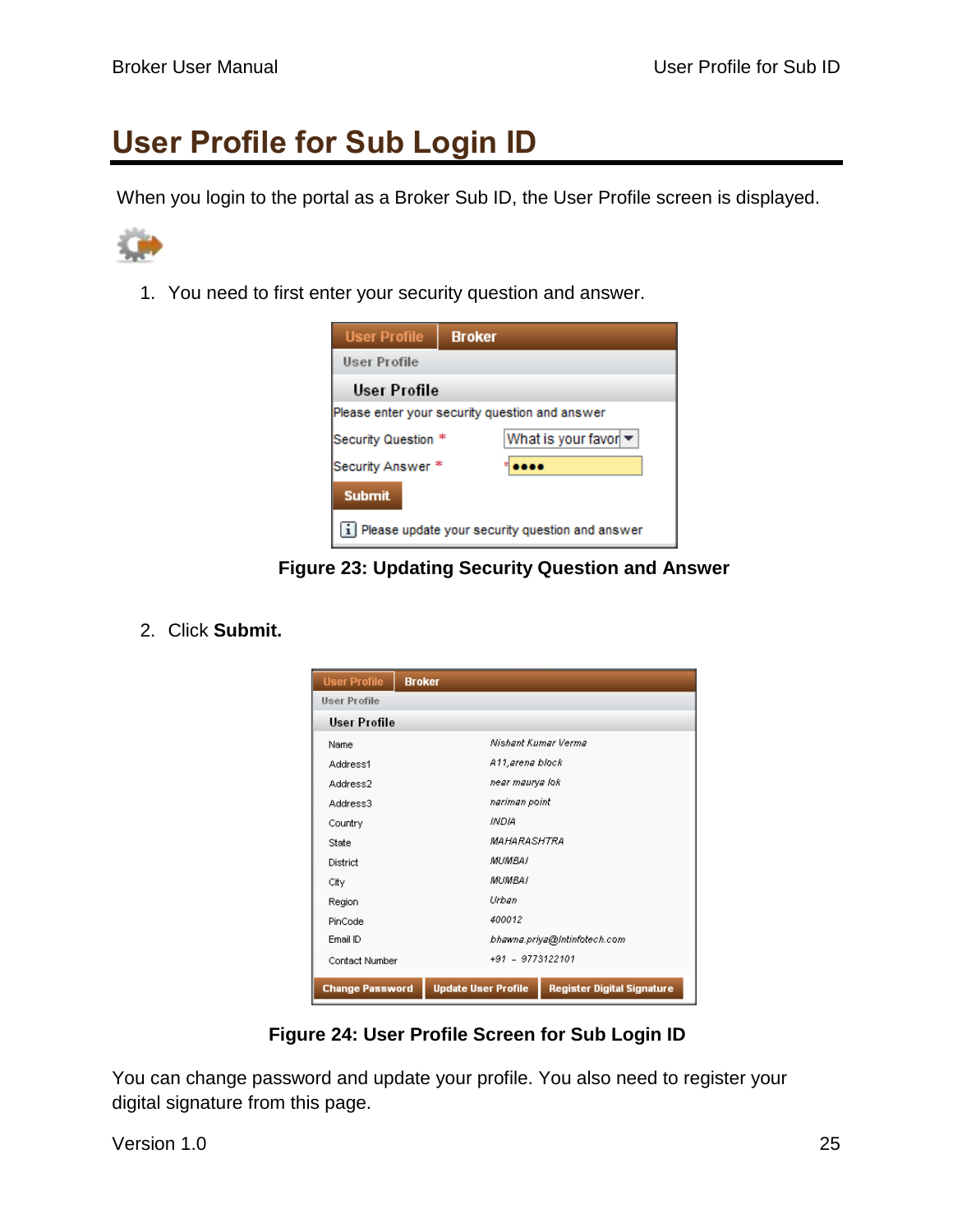### **To Change Password:**



1. On the User Profile screen, click **Change Password**. The **Change Password screen** is displayed.

| <b>User Profile</b>                     | <b>Broker</b>                                 |  |
|-----------------------------------------|-----------------------------------------------|--|
| <b>User Profile</b>                     |                                               |  |
| User Profile                            |                                               |  |
|                                         | Note: All fields marked with * are mandatory. |  |
| Old Password: *                         |                                               |  |
| New Password: *                         |                                               |  |
| Confirm New Password: *                 |                                               |  |
| <b>Change Password</b><br><b>Cancel</b> |                                               |  |
|                                         |                                               |  |

**Figure 25: User Profile - Change Password screen**

- <span id="page-25-0"></span>2. In **Old Password** field, enter the **current password**.
- 3. In **New Password** field, enter the **new password**.
- 4. In **Confirm New Password** field, re-enter the **new password**.
- 5. Click **Change Password**. An **Acknowledgement dialog box** is displayed notifying that your password has been changed successfully.



#### **Figure 26: Password Change confirmation message**

<span id="page-25-1"></span>6. Click **OK.**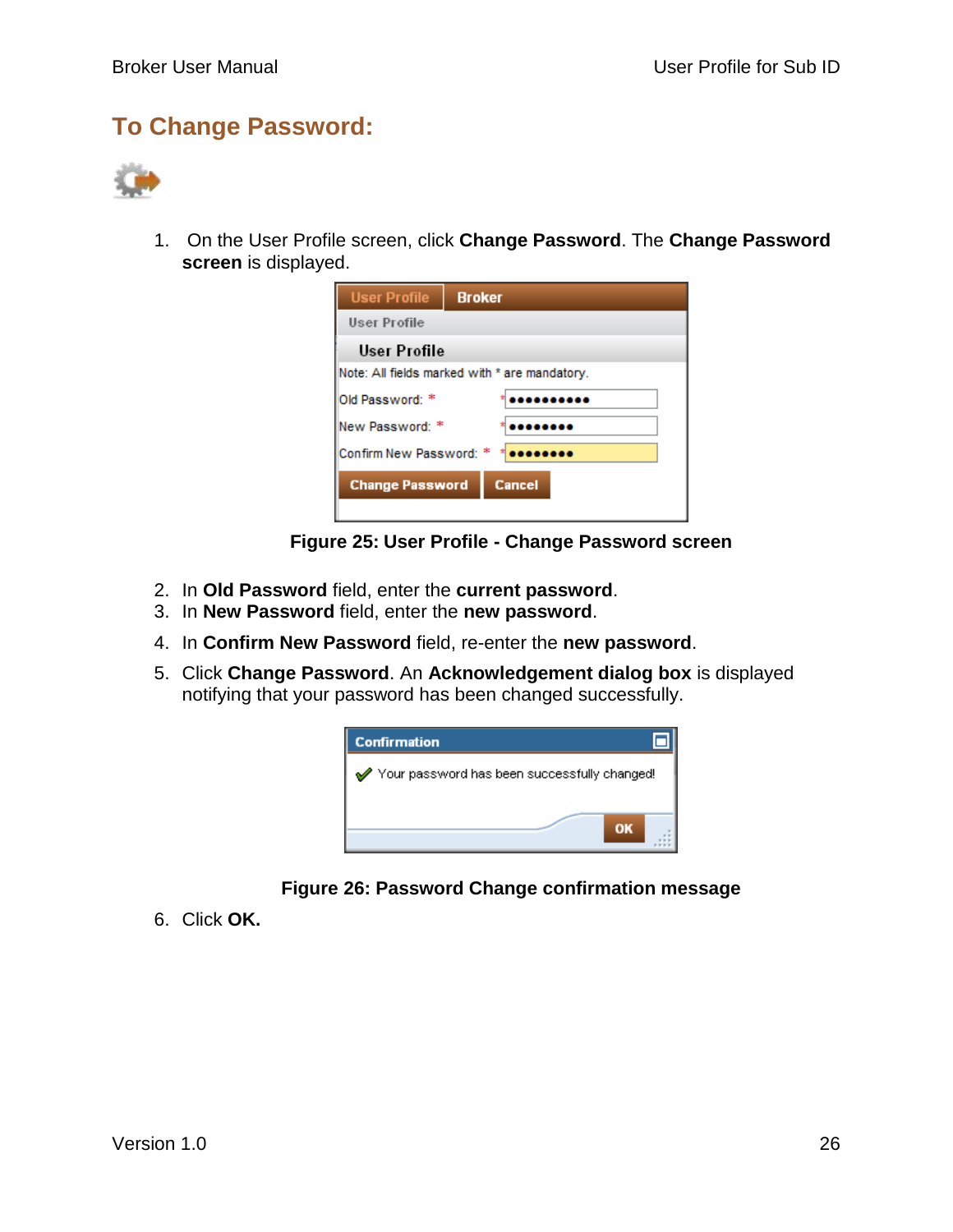### **To Update User Profile:**



1. On the User Profile screen, click **Update User Profile**. The **Update User Profile screen** is displayed. Through this screen you can only update only your security question and answer.

| <b>User Profile</b><br><b>Broker</b> |                                                                  |
|--------------------------------------|------------------------------------------------------------------|
| <b>User Profile</b>                  |                                                                  |
| <b>User Profile</b>                  |                                                                  |
| Name                                 | Nishant Kumar Verma                                              |
| Address1                             | A11, arena block                                                 |
| Address2                             | near maurya lok                                                  |
| Address3                             | nariman point                                                    |
| Country                              | <b>INDIA</b>                                                     |
| State                                | <b>MAHARASHTRA</b>                                               |
| District                             | MUMBAI                                                           |
| City                                 | MUMBAI                                                           |
| Region                               | Urban                                                            |
| PinCode                              | 400012                                                           |
| Email ID                             | bhawna.priya@Intinfotech.com                                     |
| Contact Number                       | $+91 - 9773122101$                                               |
| <b>Security Question</b>             |                                                                  |
| Security Question *                  | What is your favor $\blacktriangledown$<br>Security Answer *<br> |
| <b>Cancel</b><br><b>Submit</b>       |                                                                  |

#### **Figure 27: Update User Profile screen**

<span id="page-26-0"></span>2. Click **Submit**. An **Acknowledgement dialog box** is displayed notifying that your profile has been successfully updated.



**Figure 28: User Profile Update Confirmation Message**

<span id="page-26-1"></span>3. Click **OK**.

í. **Register Digital Signature** is displayed in User Profile of Authorized signatory only.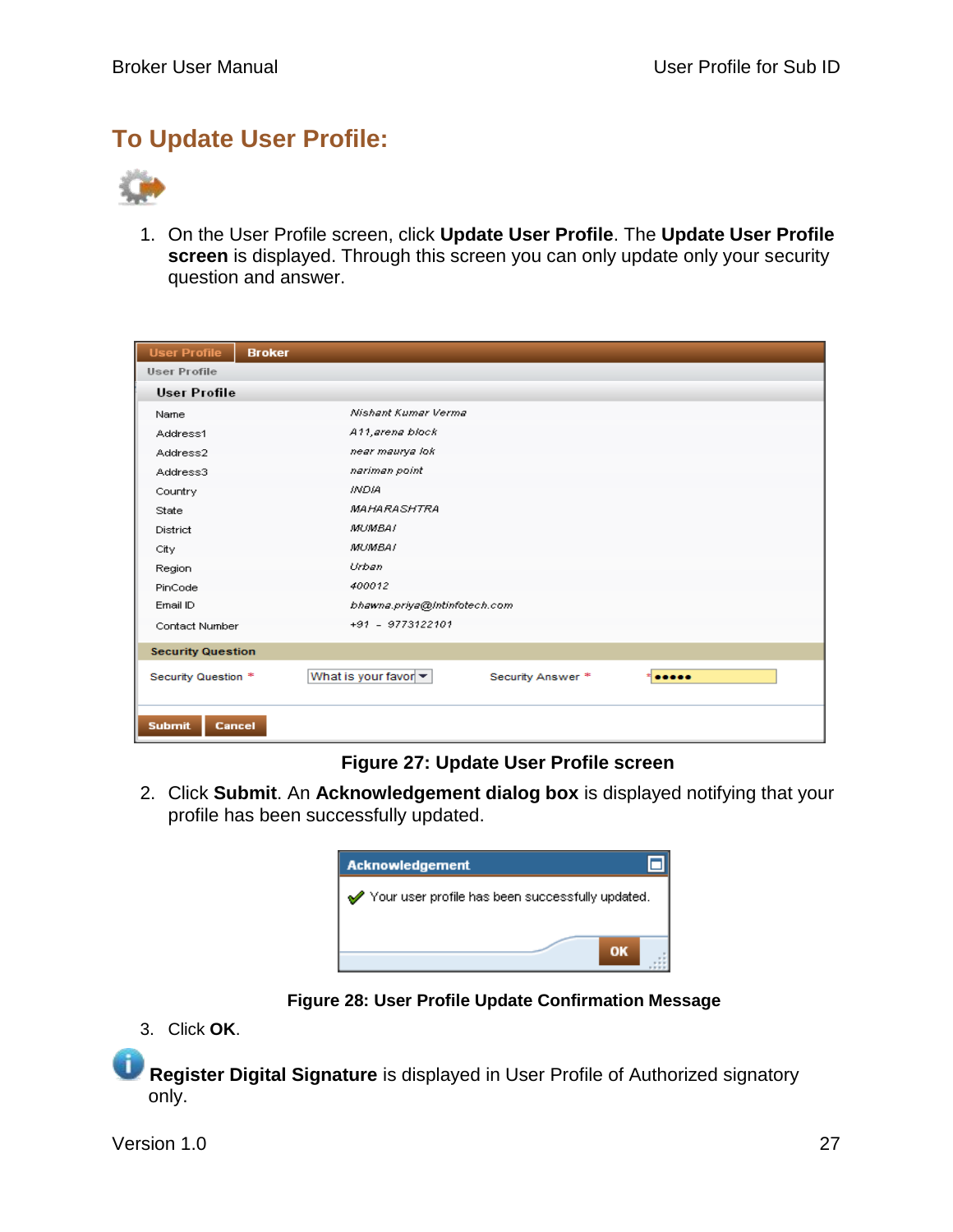### <span id="page-27-0"></span>**Description of the menu tabs for Master IDs**

The Master ID screen contains the following menu tabs:

- 1. **Creation [of Sub ID](#page-29-0)** You can create sub ids for Authorized signatories and employees of the company. You are allowed to create **two** sub ids for **authorized signatories** and one for **employee.**
- 2. **[Update/](#page-31-0) [Delete Sub ID](#page-34-0)** You can update the **designation**, **Email id** and **contact number** of any of the Authorized signatory and employee. At the same time you can also delete any of the Authorized signatory / employee ids created on the portal.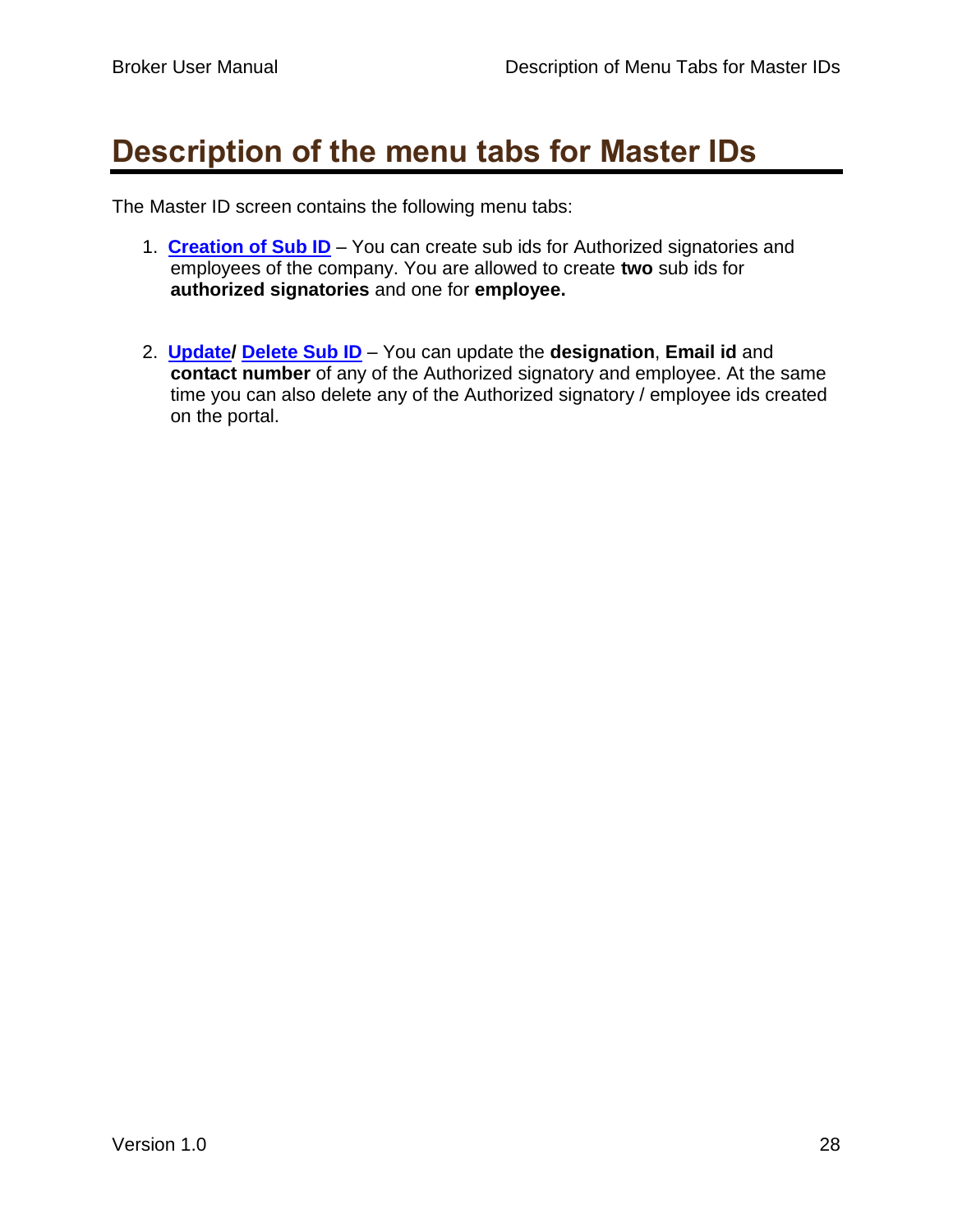### <span id="page-28-0"></span>**Description of the menu tabs for Sub ID**

The Sub ID screen contains the following menu tabs:

- 1. **Returns:** Allows you to submit returns that include information related to the business conducted by the firm during the financial year.
- 2. **Pay Annual fees:** Allows you to pay the annual fees with details such as payment amount, due date etc.
- 3. **View License Details** Allows you to view the status and other information related to License.
- 4. **Pay Penalty:** Allows you to view and pay the penalties imposed on you by IRDA.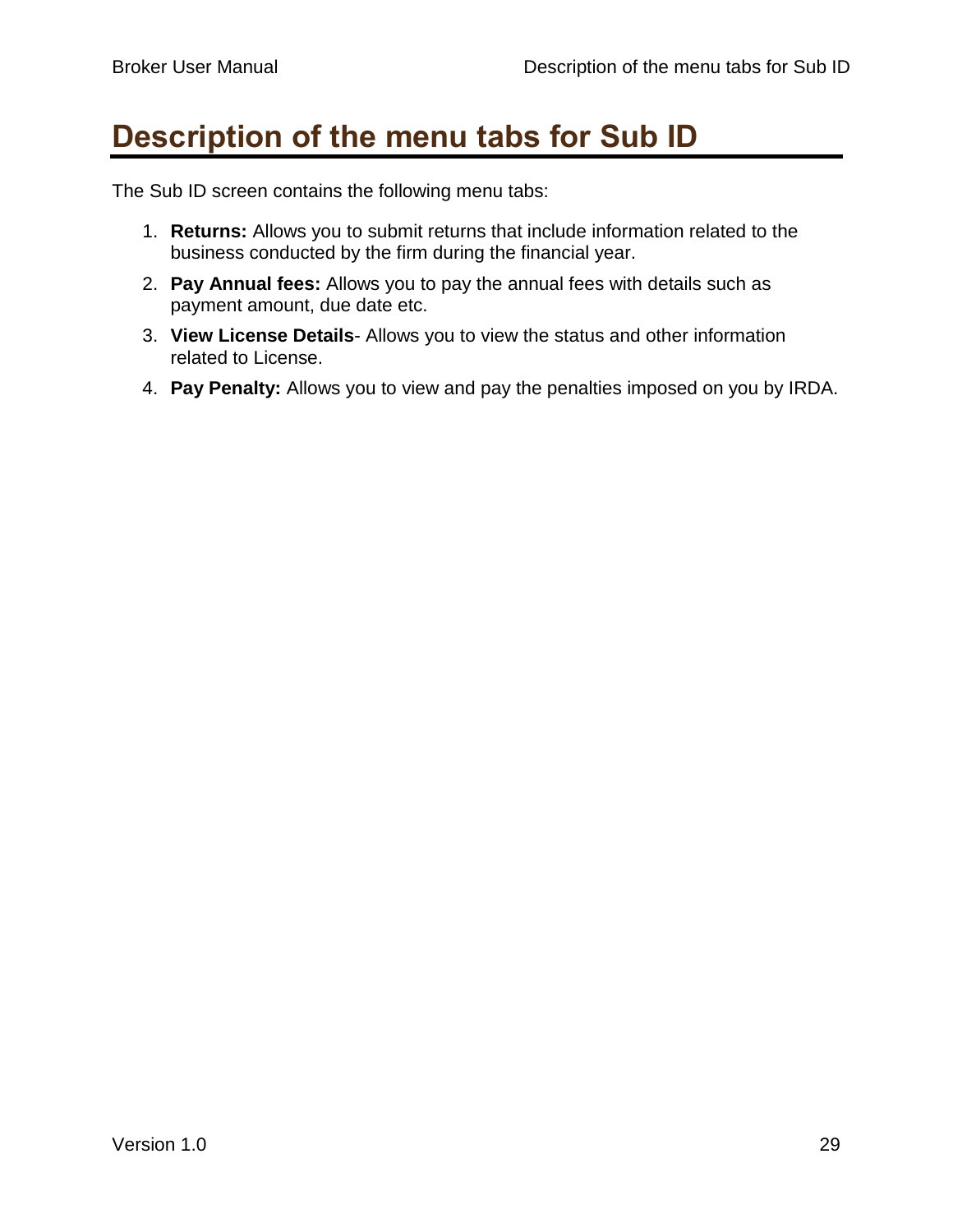## <span id="page-29-0"></span>**Creation of Sub IDs**

As an Insurance Broker, you can create 3 sub login IDs on the BAP Portal, using your Master or Organization ID. Two of these sub IDs created are for the two Authorized signatories of the company who will digitally sign the applications and returns, and third sub ID is for the Employee.

#### **Creating a New Sub ID**



- 1. Click **Create Sub ID**.
- 2. The create sub id screen will open. All mandatory fields on the form are marked with an asterisk (\*)

| <b>User Profile</b>                               | <b>Create Sub ID</b>   | <b>Update/Delete Sub ID</b> |
|---------------------------------------------------|------------------------|-----------------------------|
| <b>Create SubID</b>                               |                        |                             |
| First Name *                                      | <b>Nishant</b>         |                             |
| Middle Name:                                      | Kumar                  |                             |
| Last Name: *                                      | Verma                  |                             |
| Designation *                                     | Authorised Signator ▼  |                             |
| PAN Number *                                      | PEEXS1267D             |                             |
| Fmail ID                                          | .priya@Intinfotech.com |                             |
| Date Of Birth *                                   | 10-04-1978             | 晌                           |
| Contact Number *                                  | 9773122101<br>$+91$    |                             |
| <b>Create ID</b><br><b>Cancel</b><br><b>Clear</b> |                        |                             |
|                                                   |                        |                             |

<span id="page-29-1"></span>**Figure 29: Create Sub ID Screen**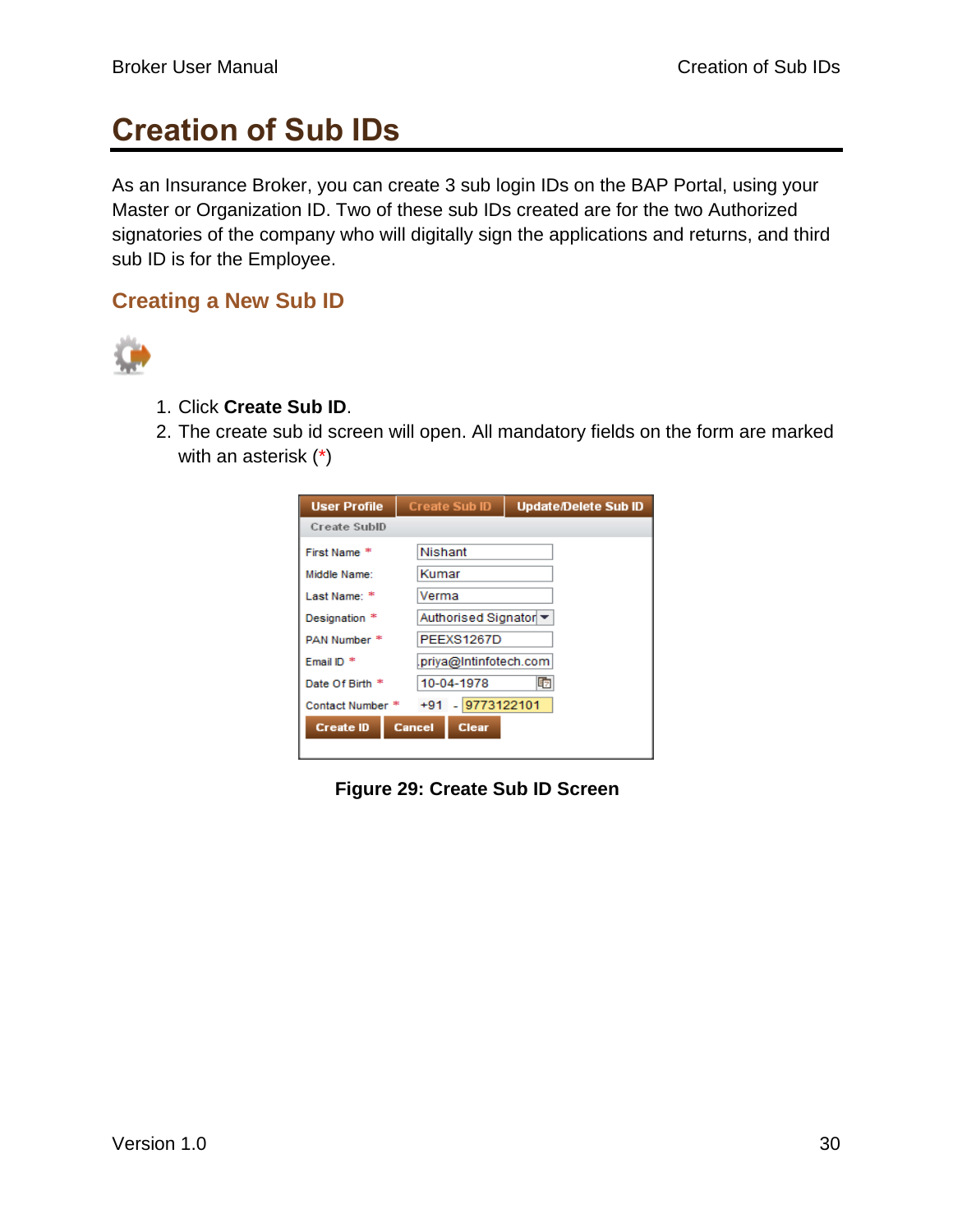| <b>Field</b>                    | <b>Description</b>                                                                               |
|---------------------------------|--------------------------------------------------------------------------------------------------|
| <b>First Name</b>               | Enter First Name of the authorized signatory/employee                                            |
| <b>Middle Name</b>              | Enter Middle Name of the authorized signatory/employee                                           |
| <b>Last Name</b>                | Enter Last Name of the authorized signatory/employee                                             |
| <b>Designation</b>              | If the sub id is to be created for an authorized signatory, then<br>select authorized signatory. |
|                                 | If the sub id is to be created for an employee, then select<br>employee.                         |
| <b>PAN Number</b>               | Enter PAN number of the authorized signatory/employee                                            |
| <b>Email ID</b>                 | Enter Email Id of the authorized signatory/employee                                              |
| Date of Birth                   | Enter Date of Birth of the authorized signatory/employee                                         |
| <b>Contact</b><br><b>Number</b> | Enter Contact number of the authorized signatory/employee                                        |

The details on Create Sub ID screen are explained in the following table.

3. Click **Create ID**. An **Acknowledgement dialog box** is displayed along with your User ID details, notifying that the registration is successful.



#### **Figure 30: Sub ID Creation Confirmation Screen**

- <span id="page-30-0"></span>4. Click **OK**.
- 5. Click **Cancel** will take the user to the previous page without saving any information filled on this page.
- 6. Clicking on **Clear** will clear all contents filled on this screen.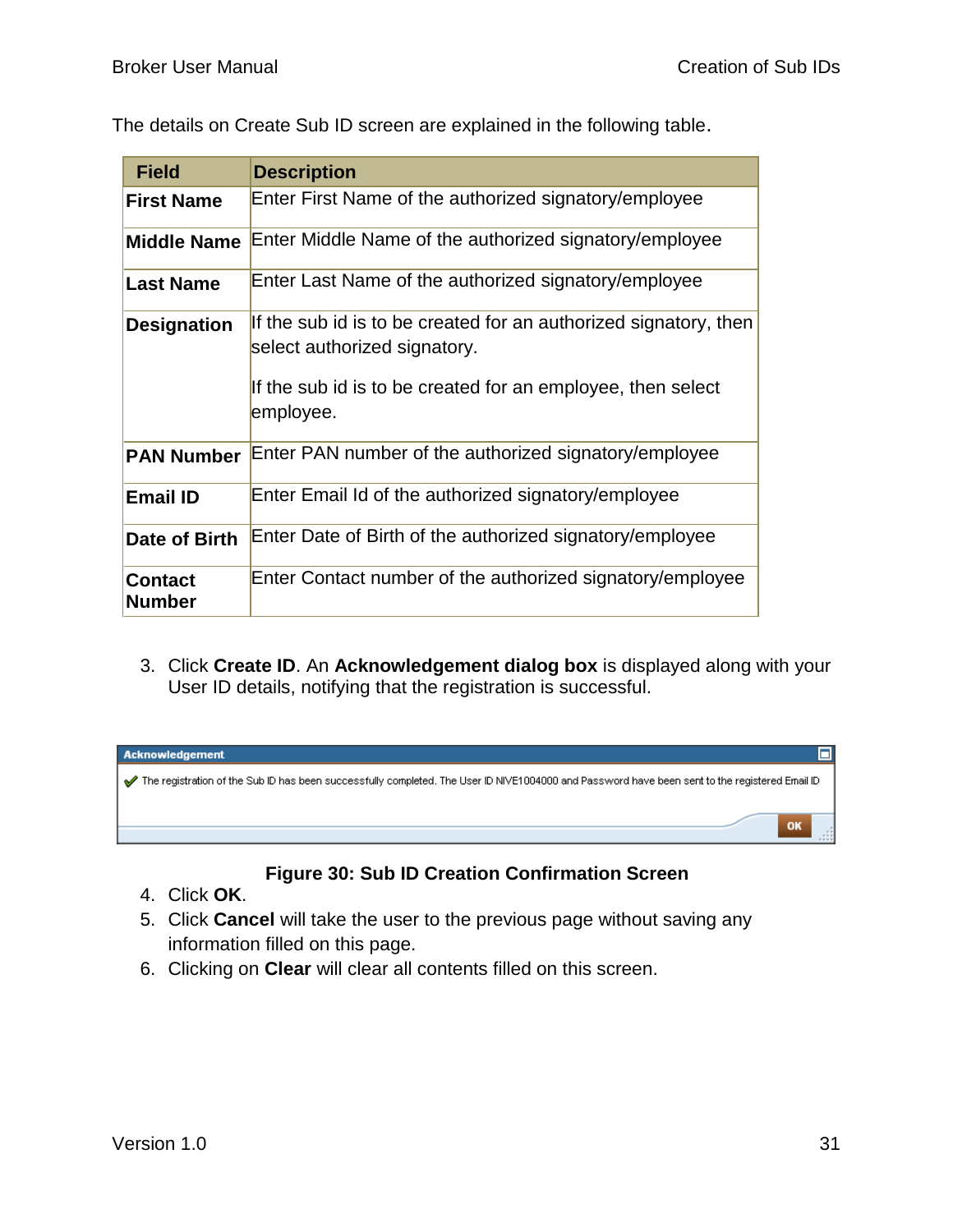O

- 1. You are allowed to create only 3 sub ids. Please delete any existing sub ids which are not required anymore for creation of new sub ids.
- *2.* For creation of sub IDs for new authorized signatories" broker should inform IRDA about the changes first through the changes during licensing period form, get the approval, then only respective Broker will be allowed to create sub IDs for new authorized signatories*.*
- <span id="page-31-0"></span>3. Out of the two Authorized Signatories ,one should be a Director and the other should be a Principal Officer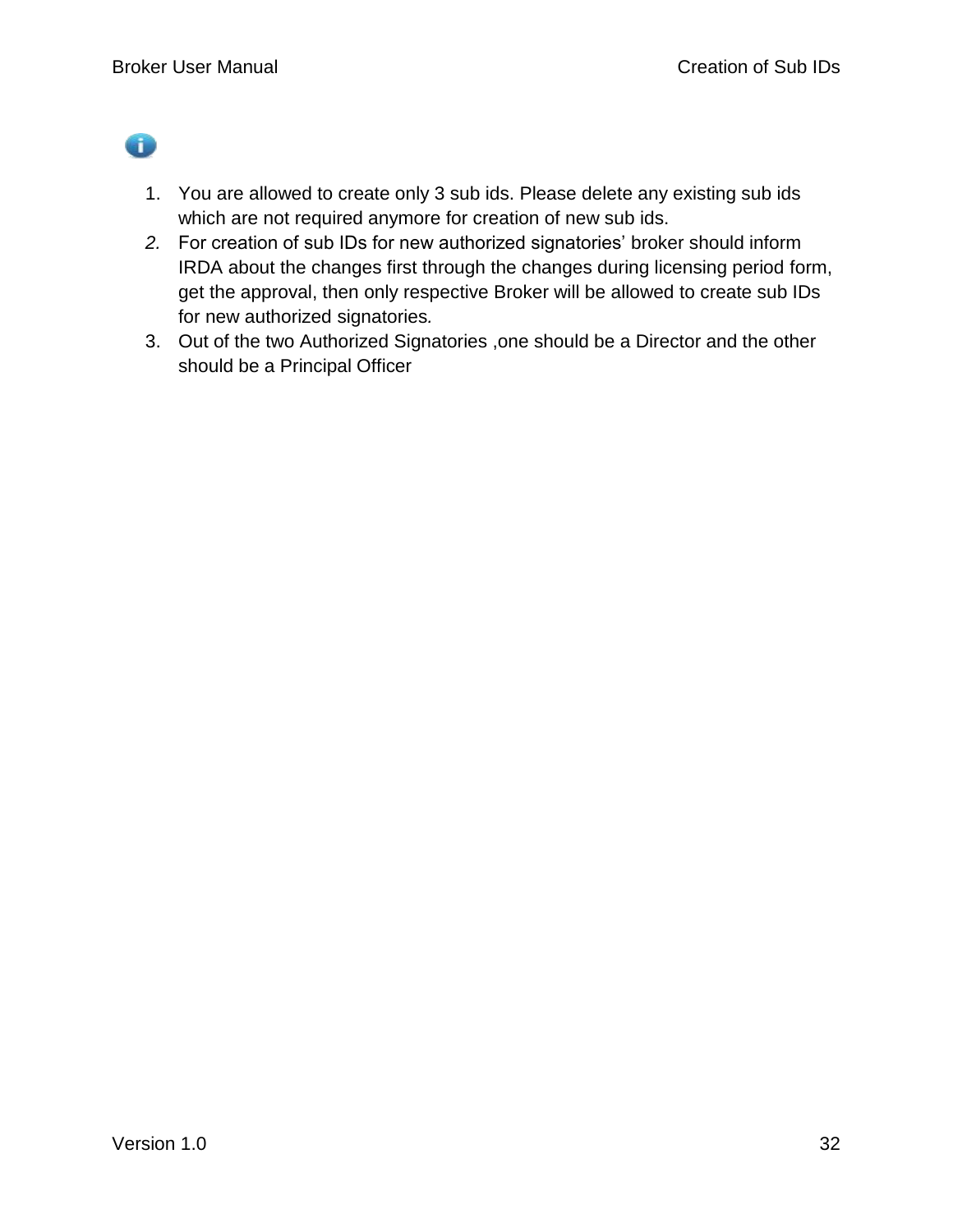# <span id="page-32-0"></span>**Updating a Sub ID**

You can update the details of the sub ID"s created as well.

#### **Updating a Sub ID**



1. Click **Update Sub ID** link.

| <b>User Profile</b>                                                                       |                  |  | <b>Create Sub ID</b> | <b>Update/Delete Sub ID</b> |                      |          |  |  |
|-------------------------------------------------------------------------------------------|------------------|--|----------------------|-----------------------------|----------------------|----------|--|--|
|                                                                                           | Update/Delete ID |  |                      |                             |                      |          |  |  |
| 昆                                                                                         | <b>Liser ID</b>  |  | User Name            |                             | Designation          | <b>A</b> |  |  |
|                                                                                           | NIVE1004000      |  | Nishant Kumar Verma  |                             | Authorised Signatory |          |  |  |
|                                                                                           | DISI0304000      |  | Digvijay Singh       |                             | Authorised Signatory |          |  |  |
|                                                                                           | SNPA0603000      |  | Sneha arun Pawar     |                             | Employee             |          |  |  |
| Cancel<br><b>Delete</b><br><b>Update</b><br>i Please select a user id to update or delete |                  |  |                      |                             |                      |          |  |  |

**Figure 31: Update/Delete Sub ID Screen**

<span id="page-32-1"></span>2. Select the **User Id** to be updated and Click **Update** to view Update/Delete ID Screen.

|                                                                                                                                                         | <b>Update/Delete ID</b> |                                                                                                                           |   |  |  |  |  |  |
|---------------------------------------------------------------------------------------------------------------------------------------------------------|-------------------------|---------------------------------------------------------------------------------------------------------------------------|---|--|--|--|--|--|
| Liser ID<br>昆                                                                                                                                           | <b>Liser Name</b>       | Designation                                                                                                               | × |  |  |  |  |  |
| NIVE1004000                                                                                                                                             | Nishant Kumar Verma     | Authorised Signatory                                                                                                      |   |  |  |  |  |  |
| DISI0304000                                                                                                                                             | Digvijay Singh          | Authorised Signatory                                                                                                      |   |  |  |  |  |  |
| SNPA0603000                                                                                                                                             | Sneha arun Pawar        | Employee                                                                                                                  | × |  |  |  |  |  |
| <b>Update Sub ID</b>                                                                                                                                    |                         |                                                                                                                           |   |  |  |  |  |  |
| Sub User ID<br>Sub ID User Name<br>Date Of Birth<br><b>PAN Number</b><br>Designation *<br>Fmail ID <sup>*</sup><br>Contact Number *<br><b>Update ID</b> | 10-04-1978<br>Cancel    | NIVE1004000<br>Nishant Kumar Verma<br>PEEXS1267D<br>Authorised Signatory  ▼<br>bhawna.priya@Intinfote<br>+91 - 9773122101 |   |  |  |  |  |  |

<span id="page-32-2"></span>**Figure 32: Update Sub ID Screen**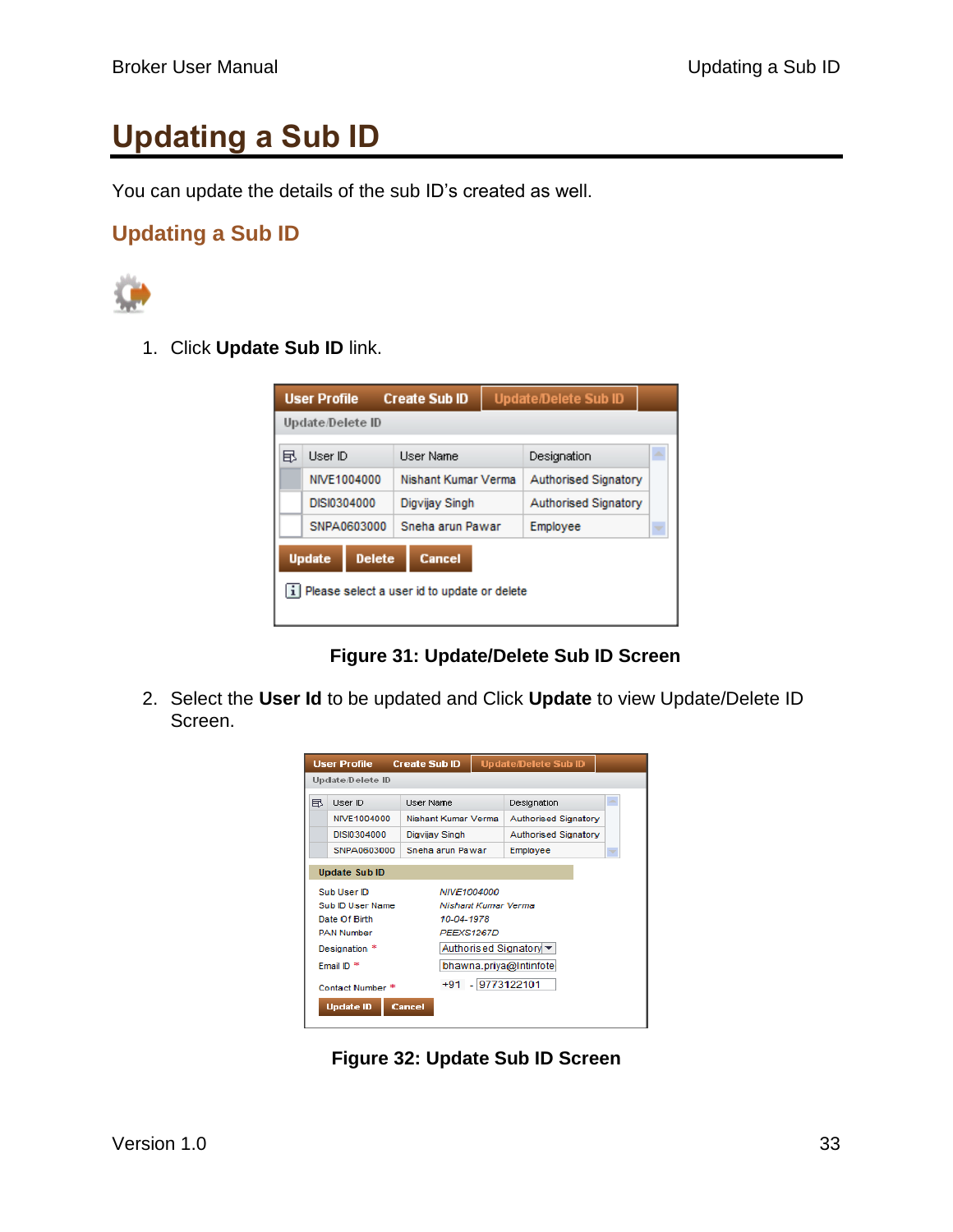- 3. You can update the **Designation**, **Email ID** and **Contact Number** for the **Sub ID** created.
- 4. Click **Update ID**. An **acknowledgement** message will be displayed on screen.





- <span id="page-33-0"></span>5. Click **OK**
- 6. Click **Cancel** will take the user to the previous page without saving any information filled on this page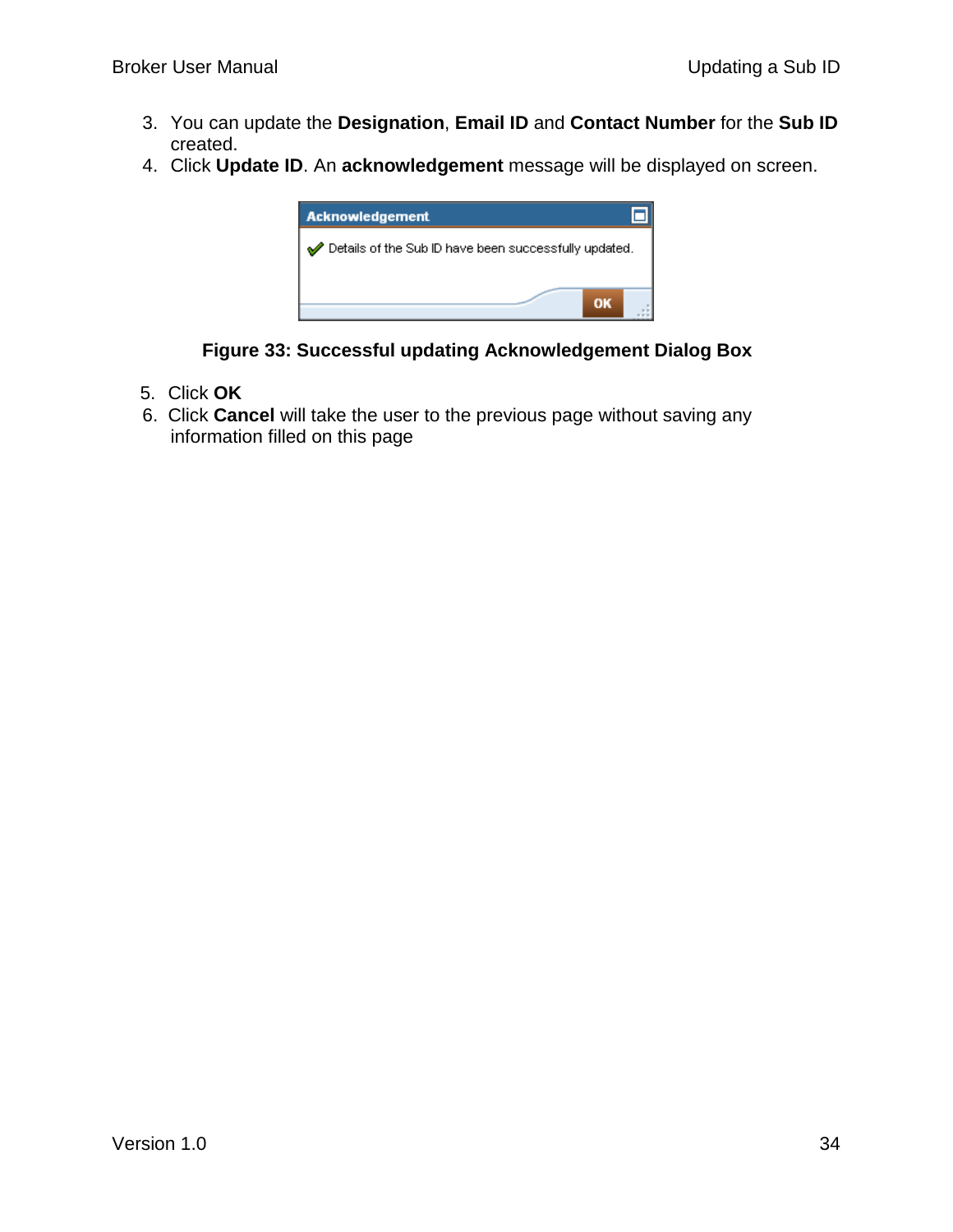### <span id="page-34-0"></span>**Deleting a Sub ID**

As an Insurance Broker, you can delete the details of the sub ID"s created by you.

#### **To Delete Sub ID:**



1. Click on **Update/Delete Sub ID**. List of all the created Sub IDs will be displayed

| <b>User Profile</b>                           |                                |  | <b>Create Sub ID</b><br>Update/Delete Sub ID |  |                      |  |  |  |
|-----------------------------------------------|--------------------------------|--|----------------------------------------------|--|----------------------|--|--|--|
|                                               | Update/Delete ID               |  |                                              |  |                      |  |  |  |
| в                                             | User ID                        |  | <b>User Name</b>                             |  | Designation          |  |  |  |
|                                               | NIVE1004000                    |  | Nishant Kumar Verma                          |  | Authorised Signatory |  |  |  |
|                                               | DISI0304000                    |  | Digvijay Singh                               |  | Authorised Signatory |  |  |  |
|                                               | SNPA0603000                    |  | Sneha arun Pawar                             |  | Employee             |  |  |  |
|                                               | <b>Update</b><br><b>Delete</b> |  | Cancel                                       |  |                      |  |  |  |
| i Please select a user id to update or delete |                                |  |                                              |  |                      |  |  |  |

**Figure 34: Update/Delete Sub ID Screen**

<span id="page-34-1"></span>2. Select the Sub ID which you want to delete and click on **Delete**, a Confirmation dialog box is displayed.

| <b>User Profile</b>                           |                                |  | <b>Create Sub ID</b> | <b>Update/Delete Sub ID</b> |                      |  |  |
|-----------------------------------------------|--------------------------------|--|----------------------|-----------------------------|----------------------|--|--|
| Update/Delete ID                              |                                |  |                      |                             |                      |  |  |
| 昆                                             | User ID                        |  | User Name            |                             | Designation          |  |  |
|                                               | NIVE1004000                    |  | Nishant Kumar Verma  |                             | Authorised Signatory |  |  |
|                                               | DISI0304000                    |  | Digvijay Singh       |                             | Authorised Signatory |  |  |
|                                               | SNPA0603000                    |  | Sneha arun Pawar     |                             | Employee             |  |  |
|                                               | <b>Update</b><br><b>Delete</b> |  | Cancel               |                             |                      |  |  |
| i Please select a user id to update or delete |                                |  |                      |                             |                      |  |  |

**Figure 35: Delete Sub ID Screen**

<span id="page-34-2"></span>3. A **confirmation Message** will be displayed, with **Yes** and **No** button.